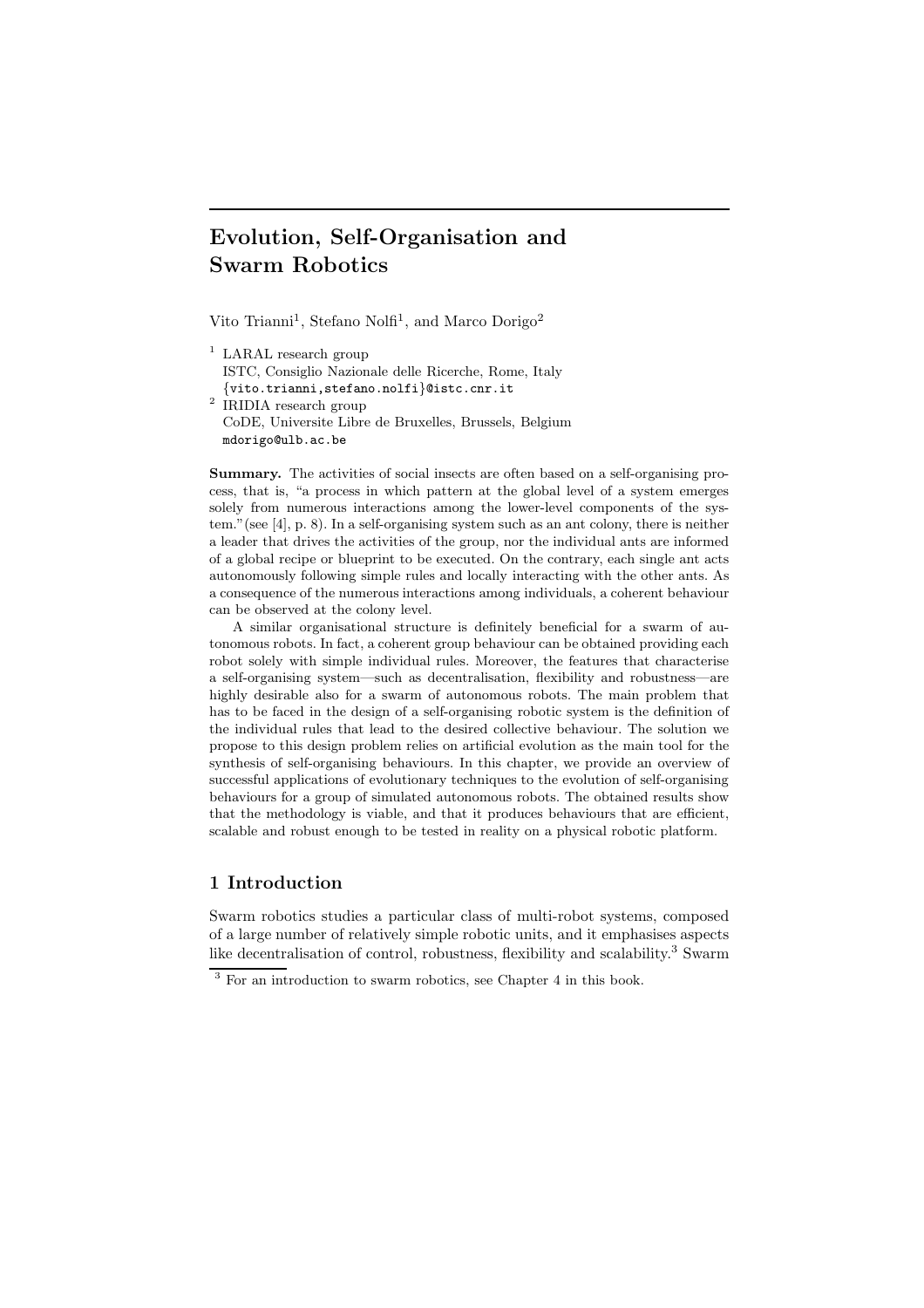robotics is often inspired by the behaviour of social insects, such as ants, bees, wasps and termites. The striking ability of these animals consists in performing complex tasks such as nest building or brood sorting, notwithstanding the limited cognitive abilities of each individual and the limited information that each individual has about the environment. Many activities carried out by social insects are the result of self-organising processes, in which the systemlevel properties result solely from the interactions among the individual components of the system [4]. In a complex system like an ant colony, there is neither a leader that drives the activities of the group, nor the individual ants are informed of a global recipe or blueprint to be executed. On the contrary, each single ant acts autonomously following simple rules and locally interacting with the other ants. As a consequence of the numerous interactions among individuals, a coherent behaviour can be observed at the colony level.

A similar organisational structure is definitely beneficial for a swarm of autonomous robots. By designing for self-organisation, only minimal complexity is required for each individual robot and for its controller, and still the system as a whole can solve a complex problem in a flexible and robust way. In fact, the global behaviour results from the local interactions among the robots and between robots and environment, without being explicitly coded within the rules that govern each individual. Rather, the global behaviour results from the interplay of the individual behaviours. Not all swarm robotic systems present self-organising behaviours, and self-organisation is not required for a robotic system to belong to swarm robotics. However, the importance of self-organisation should not be neglected: a high complexity at the system level can be obtained using simple rules at the individual level. It is therefore highly desirable to seek for self-organising behaviours in a swarm robotic system, as they can be obtained with minimal cost. However, because the relationship between simple local rules and complex global properties is indirect, the definition of the individual behaviour is particularly challenging.

[The] problem is to determine how these so-called "simple" robots should be programmed to perform user-designed tasks. The pathways to solutions are usually not predefined but emergent, and solving a problem amounts to finding a trajectory for the system and its environment so that the states of both the system and the environment constitute the solution to the problem: although appealing, this formulation does not lend itself to easy programming [15].

The solution we propose to this design problem relies on artificial evolution as the main tool for the synthesis of self-organising behaviours. We discuss the evolutionary approach to swarm robotics with more detail in Sect. 2. In Sect. 3, we present three case studies in which self-organising behaviours have been evolved: synchronisation, coordinated motion and hole avoidance. With the obtained results, we show that the evolutionary methodology is viable and that it produces behaviours that are efficient, scalable and robust enough to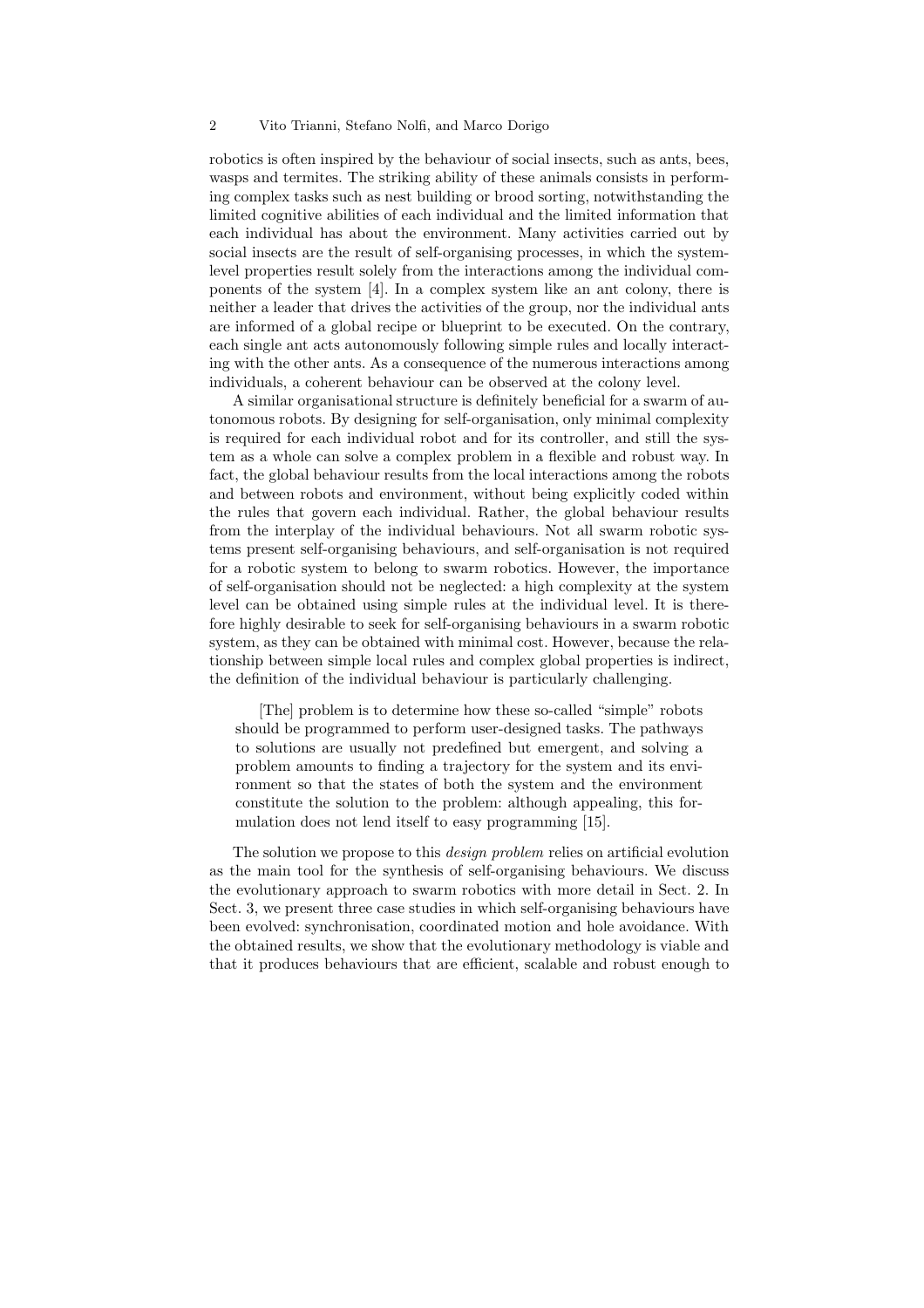be tested in reality on a physical robotic platform. Finally, Sect. 4 concludes the chapter.

# 2 Evolutionary Design of Self-Organising Behaviours

As seen in the previous section, there is a fundamental problem—referred to as the design problem—that arises in the development of self-organising behaviours for a group of robots. As discussed in Sect. 2.1, this problem consists in defining the appropriate individual rules that will lead to a certain global pattern. In Sect. 2.2, we will discuss how collective behaviours can be obtained resorting to evolutionary robotics, an automatic technique for generating solutions for a particular robotic task, based on artificial evolution [7, 8]. Notwithstanding the many successful applications in the single robot domain [12, 20, 11], evolutionary robotics has been used only recently for the development of group behaviours. In Sect. 2.3, we review some of the most interesting achievements found in the literature about collective evolutionary robotics.

# 2.1 The Design Problem

The design of a control system that lets a swarm of robots self-organise requires the definition of those rules at the individual level that correspond to a desired pattern at the system level. This problem is not trivial. From an engineering perspective, it is necessary to discover the relevant interactions between the individual robots, which lead to the global organisation. In other words, the challenge is given by the necessity to decompose the desired global behaviour into simpler individual behaviours and into interactions among the system components. Furthermore, having identified the mechanisms that lead to the global organisation, we still have to consider the problem of encoding them into the controller of each robot, which is complicated by the non-linear, indirect relation between individual control rules and global behaviour: in fact, even a small variation in the individual behaviour might have large effects on the system level properties. This two-step decomposition process—referred to as the divide and conquer approach to the design problem—is exemplified in Fig. 1. The self-organised system displays a global behaviour interacting with the environment (Fig. 1, left). In order to define the controller for the robots, two phases are necessary: first, the global behaviour is decomposed into individual behaviours and local interactions among robots and between robots and environment (centre); then, the individual behaviour must be decomposed into fine-grained interactions between the robot and the environment, and these interactions must be encoded into a control program (right). Both these phases are complex because they attempt to decompose a process (the global behaviour or the individual one) that results from a dynamical interaction among its subcomponents (interactions among individuals or between the robots and the environment).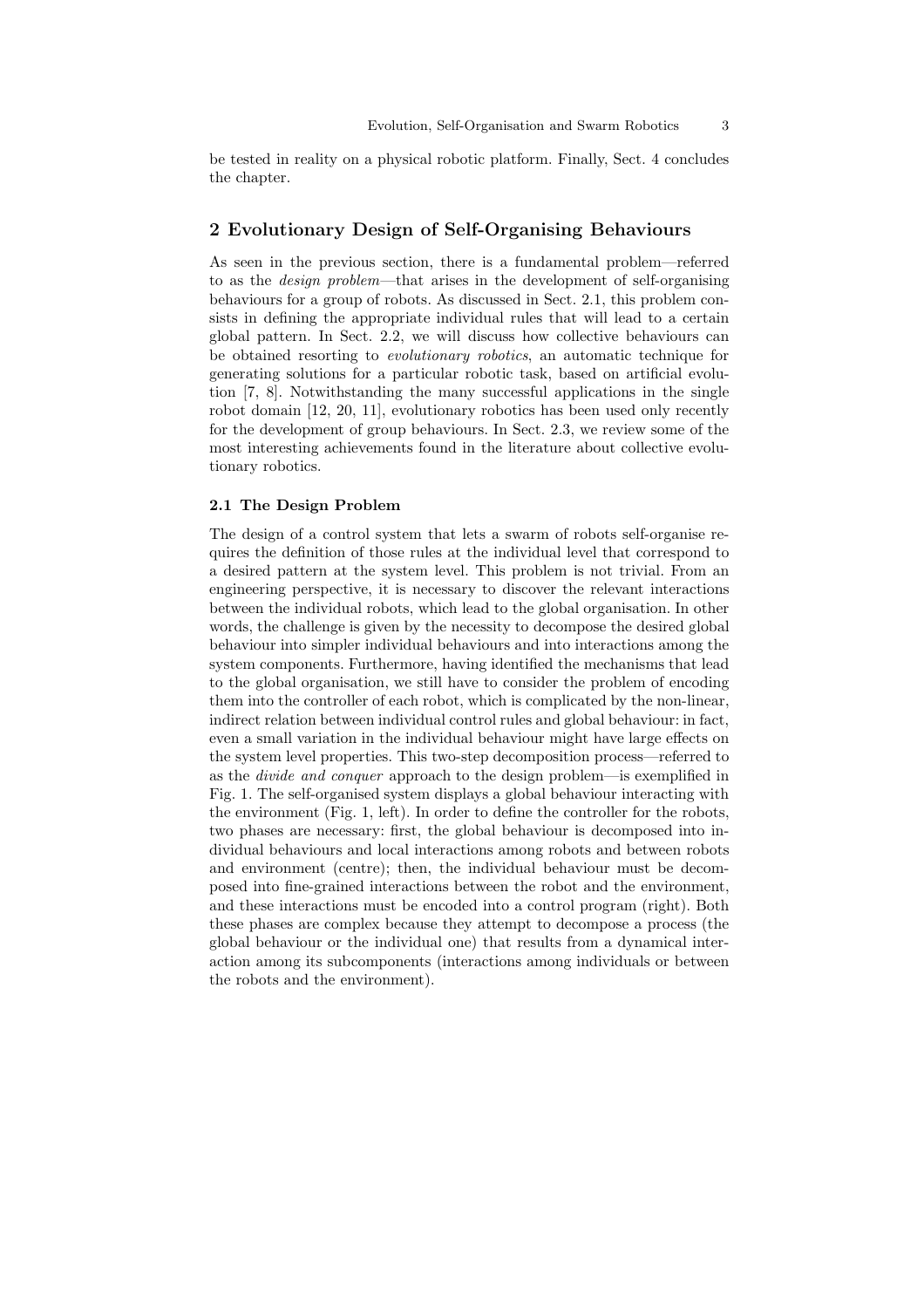

Fig. 1. The "divide and conquer" approach to the design problem. In order to have the swarm robotic system self-organise, we should first decompose the global behaviour of the system (left) into individual behaviours and local interactions among robots and between robots and environment (centre). Then, the individual behaviour must be in some way encoded into a control program (right).

The decomposition from the global to the individual behaviours could be simplified taking inspiration from natural systems, such as insect societies, that could reveal which are the basic mechanisms to be exploited [3]. Following the observation of a natural phenomenon, a modelling phase is performed, which is of fundamental importance to "uncover what actually happens in the natural system" ([3], p. 8). The developed model can then be used as a source of inspiration for the designer, who can try to replicate certain discovered mechanisms into the artificial system, in order to obtain dynamics similar to the natural counterpart (see Fig. 2). However, it is not always possible to take inspiration from natural processes because they may differ from the artificial systems in many important aspects (e.g., the physical embodiment, the type of possible interactions between individuals and so forth), or because there are no natural systems that can be compared to the artificial one. Moreover, the problem of encoding the individual behaviours into a controller for the robots remains to be solved. Our working hypothesis is that both the decomposition problems discussed above can be efficiently bypassed relying on evolutionary robotics techniques [20], as discussed in the following section.



Fig. 2. The design problem solved by taking inspiration from Nature: an existing self-organising system (left) can be observed and its global behaviour modelled (centre), obtaining useful insights on the mechanisms underlying the self-organisation process. The model can be used as a source of inspiration for the following design phase, which leads to the definition of the control program (right).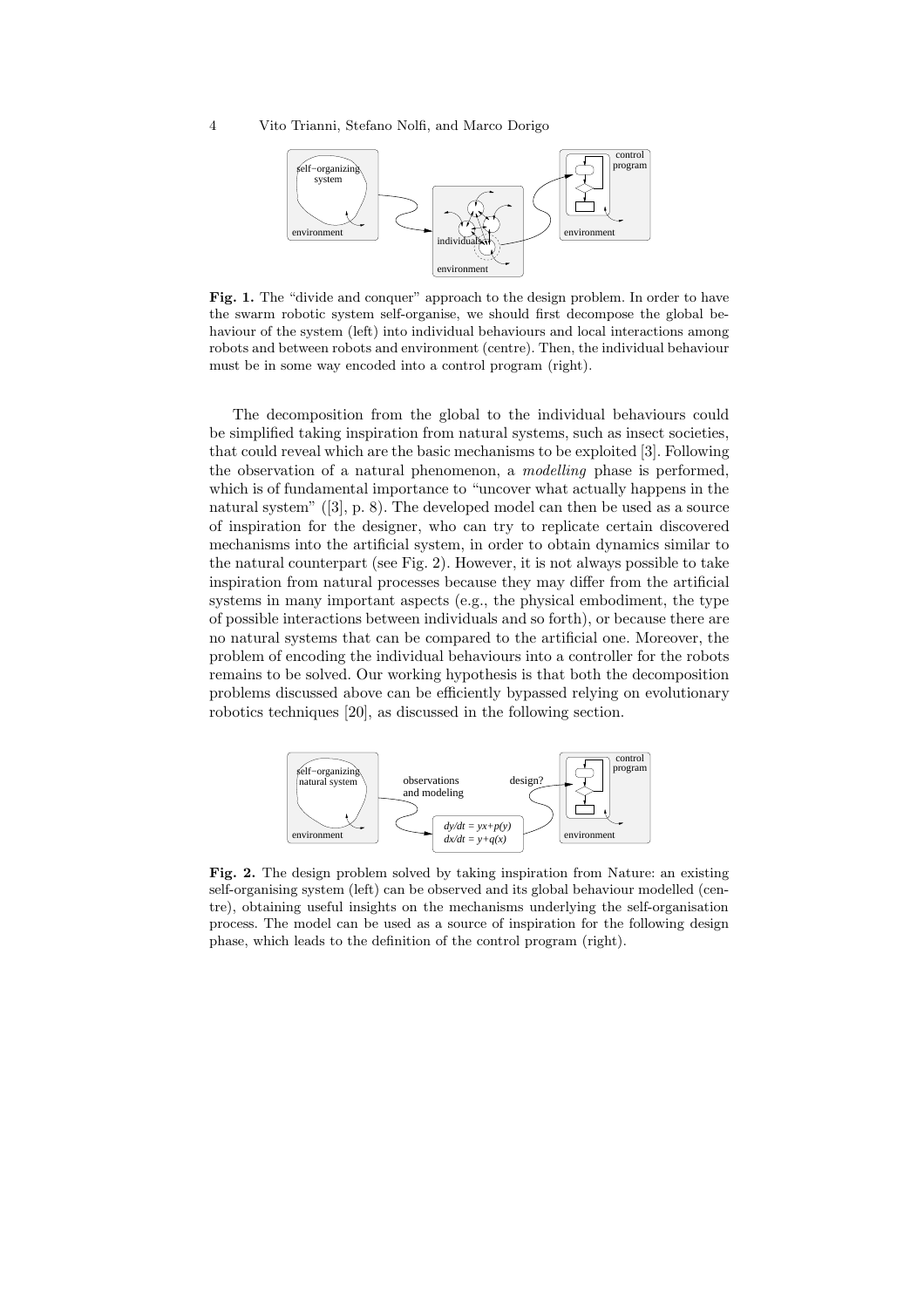# 2.2 Evolution of Self-Organising Behaviours

Evolutionary robotics represents an alternative approach to the solution of the design problem. By evaluating the robotic system as a whole (i.e., by testing the global self-organising behaviour starting from the definition of the individual rules), it eliminates the arbitrary decompositions at both the level of finding the mechanisms of the self-organising process and the level of implementing those mechanisms into the rules that regulate the robot/environment interaction. This approach is exemplified in Fig. 3: the controller encoded into each genotype is directly evaluated looking at the resulting global behaviour. The evolutionary process autonomously selects the "good" behaviours and discards the "bad" ones, based on a user-defined evaluation function. Moreover, the controllers are directly tested in the environment, thus they can exploit the richness of solutions offered by the dynamic interactions among robots and between robots and environment, which are normally difficult to be exploited by hand design.

The advantages offered by the evolutionary approach are not costless [16]. On the one hand, it is necessary to identify initial conditions that assure evolvability, i.e., the possibility to progressively synthesise better solutions starting from scratch. On the other hand, artificial evolution may require long computation time, so that an implementation on the physical robotic platform may be too demanding. For this reason, software simulations are often used. The simulations must retain as much as possible the important features of the robot-environment interaction. Therefore, an accurate modelling is needed to deploy simulators that well represent the physical system [14].

### 2.3 Collective Evolutionary Robotics in the Literature

As mentioned above, the use of artificial evolution for the development of group behaviours received attention only recently. The first examples of evolutionary techniques applied to collective behaviours considered populations of elementary organisms, evolved to survive and reproduce in a simulated scenario [31, 32]. Using a similar approach, flocking and schooling behaviours



Fig. 3. The evolutionary approach to the design problem: controllers (left) are evaluated for their capability to produce the desired group behaviour (right). The evolutionary process is responsible for the selection of the controllers and for evaluating their performance (fitness) within the environment in which they should work.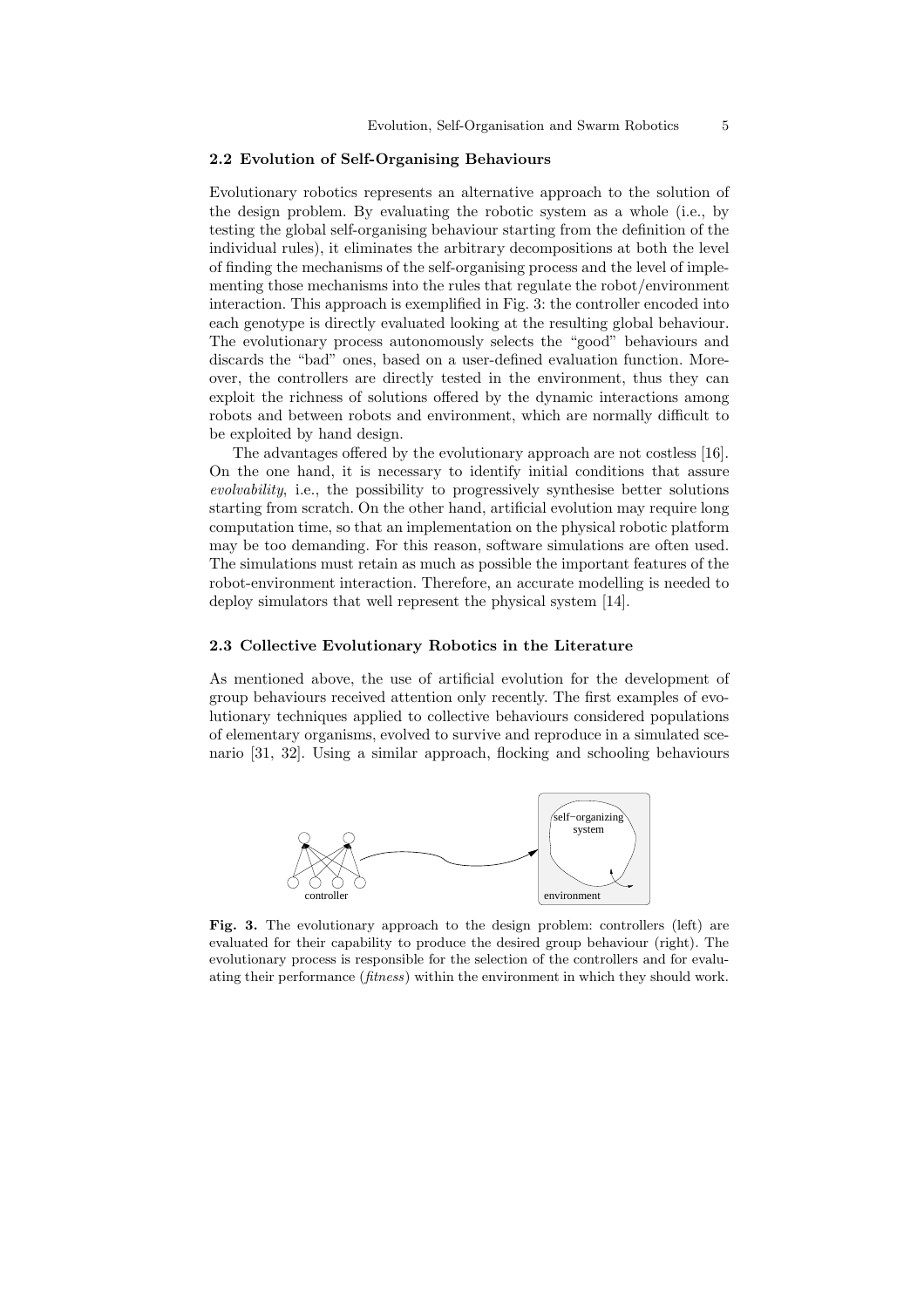were evolved for groups of artificial creatures [24, 30, 25]. Collective transport has also been studied using evolutionary approaches [9, 10].

The credit assignment problem in a collective scenario was studied by comparing homogeneous versus heterogeneous groups—composed of two simulated robots—evolved to display a coordinated motion behaviour [22]. Results indicate that heterogeneous groups are better performing for this rather simple task. However, the heterogeneous approach may not be suitable when coping with larger groups and/or with behaviours that do not allow for a clear role allocation [21]. In this case, homogeneous groups achieve a better performance, as they display altruistic behaviours that appear with low probability when the group is heterogeneous and selection operates at the individual level. Overall, the above mentioned works confirm that artificial evolution can be successfully used to synthesise controllers for collective behaviours. However, whether these results can generalise to physical systems—i.e., real robots remains to be ascertained. The three case studies presented in the following section are some examples—among few others, see [23, 19]—of evolutionary robotics techniques applied to group behaviours and successfully tested on physical robots.

# 3 Studies in Evolutionary Swarm Robotics

In this section, we present three case studies in which artificial evolution has been exploited to evolve collective self-organising behaviours. In Sect. 3.2, we consider the problem of synchronising the movements of a group of robots by exploiting a minimal communication channel. In Sect. 3.3, we present the problem of obtaining coordinated motion in a group of physically assembled robots. The obtained behaviour is extended in Sect. 3.4, in which the problem of avoiding holes is considered together with coordinated motion. Before reviewing these case studies, we present in Sect. 3.1 the robotic system used in our experiments.

# 3.1 A Swarm Robotics Artifact: The Swarm-bot

The experiments presented in this chapter have been mainly conducted within the SWARM-BOTS project, $4$  which aimed at the design and implementation of an innovative swarm robotics artifact—the swarm-bot—which is composed of a number of independent robotic units—the s-bots—that are connected together to form a physical structure [18]. When assembled in a swarm-bot, the s-bots can be considered as a single robotic system that can move and reconfigure. Physical connections between s-bots are essential for solving many collective tasks, such as retrieving a heavy object or bridging a gap larger than a single s-bot. However, for tasks such as searching for a goal location

 $\frac{4 \text{ For more details, see <http://www.swarm-bots.org>.}$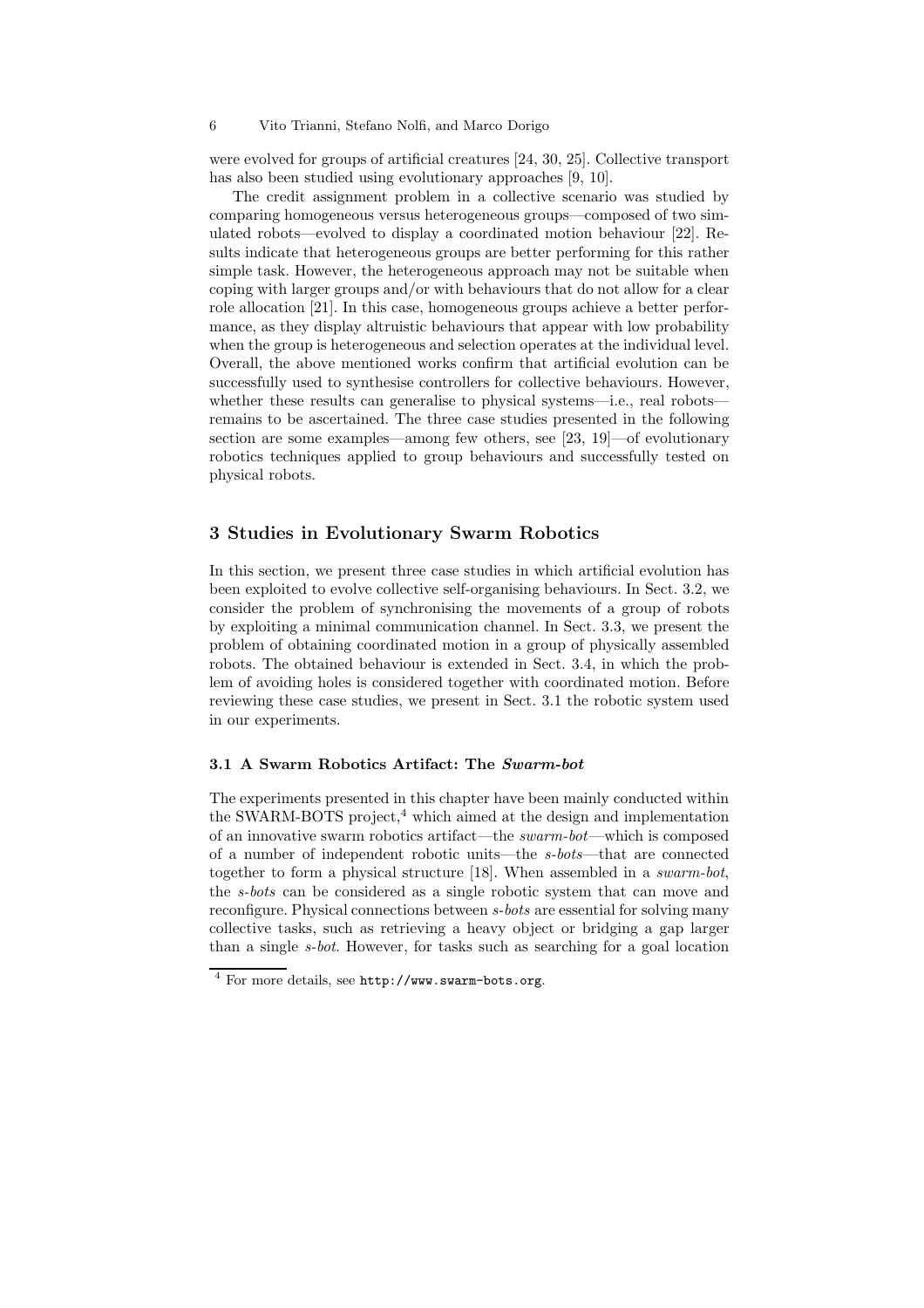

Fig. 4. View of the s-bot from different sides. The main components are indicated (see text for more details).

or tracing an optimal path to a goal, a swarm of unconnected s-bots can be more efficient.

An s-bot is a small mobile autonomous robot with self-assembling capabilities, shown in Fig. 4. It weighs 700 g and its main body has a diameter of about 12 cm. Its design is innovative concerning both sensors and actuators. The traction system is composed of both tracks and wheels, called treels. The treels are connected to the chassis, which also supports the main body. The latter is a cylindrical turret mounted on the chassis by means of a motorised joint, that allows the relative rotation of the two parts. A gripper is mounted on the turret and it can be used for connecting rigidly to other s-bots or to some objects. The gripper does not only open and close, but it also has a degree of freedom for lifting the grasped objects. The corresponding motor is powerful enough to lift another s-bot. S-bots are also provided with a flexible arm with three degrees of freedom, on which a second gripper is mounted. However, this actuator has not been considered for the experiments presented in this chapter, nor was it mounted on the s-bots that have been used.

An s-bot is provided with many sensory systems, useful for the perception of the surrounding environment or for proprioception. Infrared proximity sen-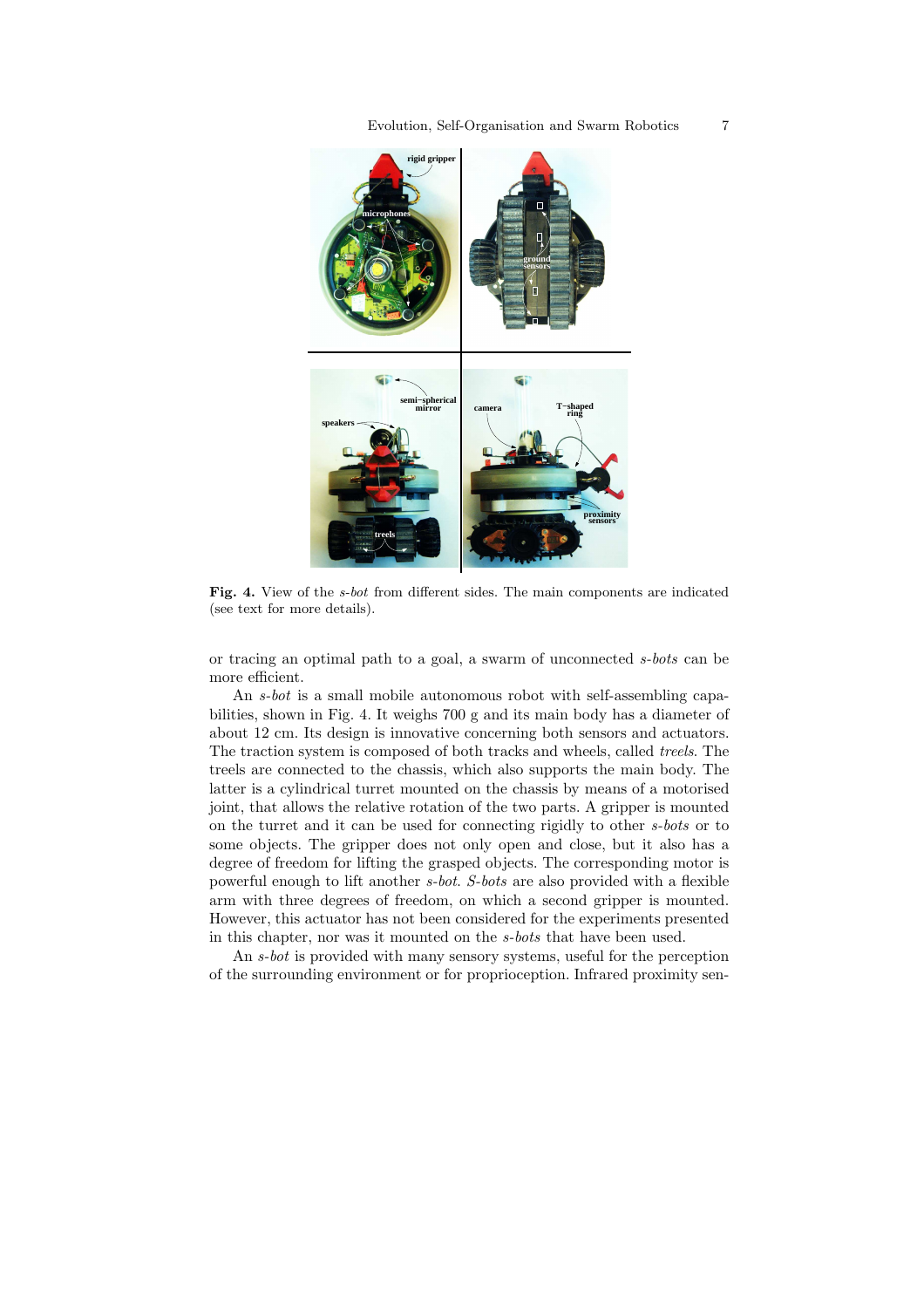sors are distributed around the rotating turret. Four proximity sensors placed under the chassis—referred to as *ground sensors*—can be used for perceiving holes or the terrain's roughness (see Fig. 4). Additionally, an s-bot is provided with eight light sensors uniformly distributed around the turret, two temperature/humidity sensors, a 3-axis accelerometer and incremental encoders on each degree of freedom. Each robot is also equipped with sensors and devices to detect and communicate with other s-bots, such as an omni-directional camera, coloured LEDs around the s-bots' turret, microphones and loudspeakers (see Fig. 4). In addition to a large number of sensors for perceiving the environment, several sensors provide information about physical contacts, efforts, and reactions at the interconnection joints with other s-bots. These include torque sensors on most joints as well as a *traction sensor*, a sensor that detects the direction and the intensity of the pulling/pushing forces that s-bots exert on each others.

## 3.2 Synchronisation

In this section, we provide the first case study in which self-organising behaviours are evolved for a swarm of robots. The task chosen is *synchronisa*tion: robots should exploit communication in order to entrain their individual movements. Synchronisation is a common phenomenon in Nature: examples of synchronous behaviours can be found in the inanimate world as well as among living organisms. One of the most commonly cited self-organised synchronous behaviours is the one of fireflies from Southeast Asia: thousands of insects have the ability to flash in unison, perfectly synchronising their individual rhythm (see [4]). This phenomenon has been thoroughly studied and an explanation based on self-organisation has been proposed [17]. Fireflies are modelled as a population of pulse-coupled oscillators with equal or very similar frequency. These oscillators can influence each other by emitting a pulse that shifts or resets the oscillation phase. The numerous interactions among the individual oscillator-fireflies are sufficient to explain the synchronisation of the whole population (for more details, see [17, 26]).

The above self-organising synchronisation mechanism was successfully replicated in a group of robots [33]. In this study, the authors designed a specialised neural module for the synchronisation of the group foraging/homing activities, in order to maximise the overall performance. Much as fireflies that emit light pulses, robots communicate through sound pulses that directly reset the internal oscillator designed to control the individual switch from homing to foraging and vice versa. Similarly, the case study presented in this section follows the basic idea that if an individual displays a periodic behaviour, it can synchronise with other (nearly) identical individuals by temporarily modifying its behaviour in order to reduce the phase difference with the rest of the group. However, while a firefly-like mechanism exploits the entrainment of the individual oscillators, in this work we do not postulate the need of internal dynamics. Rather, the period and the phase of the individual behaviour are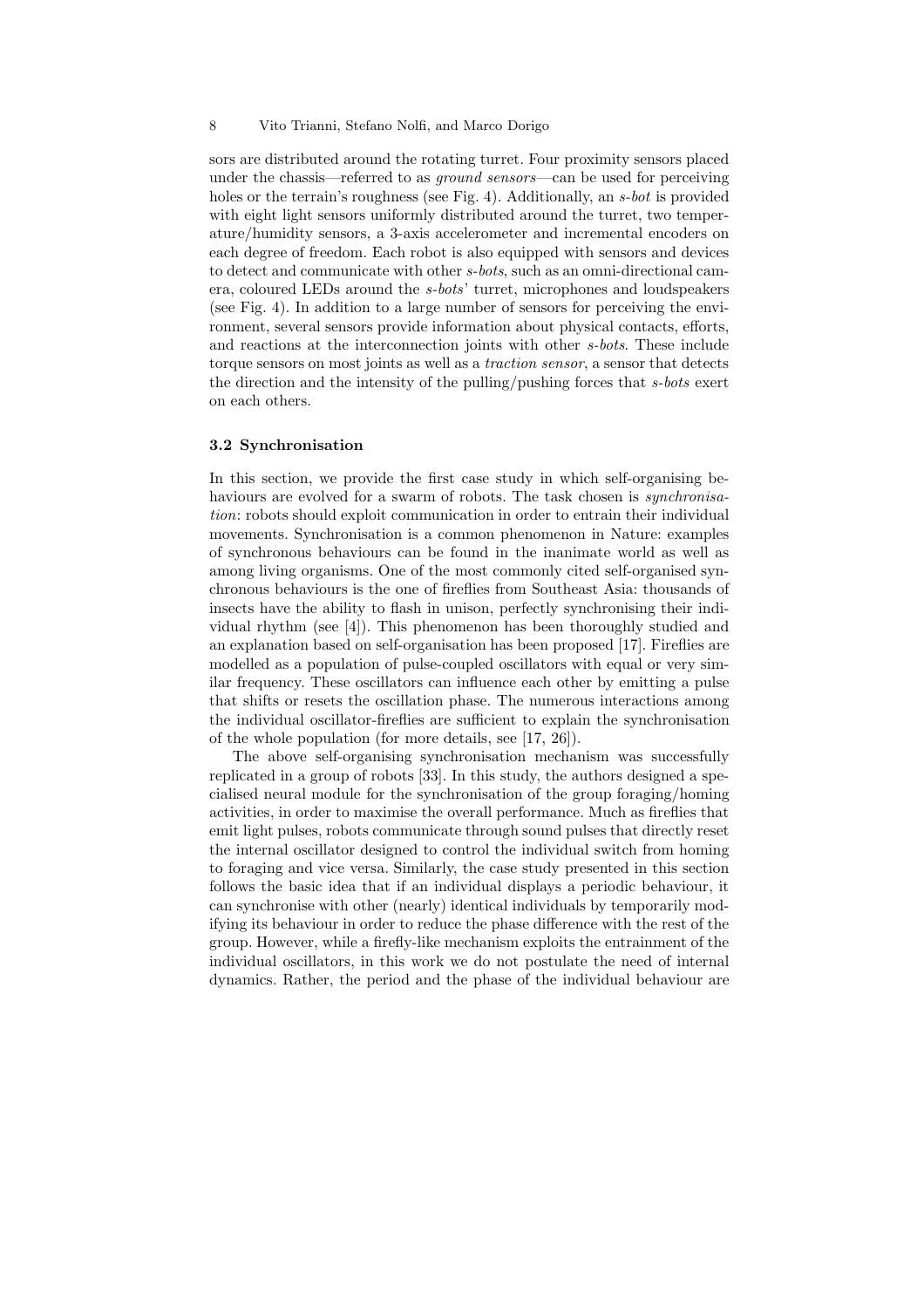defined by the sensory-motor coordination of the robot, that is, by the dynamical interactions with the environment that result from the robot embodiment. We show that such dynamical interactions can be exploited for synchronisation, allowing to keep a minimal complexity of both the behavioural and the communication level (for more details, see [28]).

# Experimental Setup

As mentioned above, in this work we aim at studying the evolution of behavioural and communication strategies for synchronisation. For this purpose, we define a simple, idealised scenario that anyway contains all the ingredients needed for our study. The task requires that each s-bot in the group displays a simple periodic behaviour, that is, moving back and forth from a light bulb positioned in the centre of the arena. Moreover, s-bots have to synchronise their movements, so that their oscillations are in phase with each other.

The evolutionary experiments are performed in simulation, using a simple kinematic model of the s-bots. Each s-bot is provided with infrared sensors and ambient light sensors, which are simulated using a sampling technique. In order to communicate with each other, s-bots are provided with a very simple signalling system, which can produce a continuous tone with fixed frequency and intensity. When a tone is emitted, it is perceived by every robot in the arena, including the signalling s-bot. The tone is perceived in a binary way, that is, either there is someone signalling in the arena, or there is no one. The arena is a square of  $6 \times 6$  meters. In the centre, a cylindrical object supports the light bulb, which is always switched on, so that it can be perceived from every position in the arena. At the beginning of every trial, three s-bots are initially positioned in a circular band ranging from 0.2 to 2.2 meters from the centre of the arena. The robots have to move back and forth from the light, making oscillations with an optimal amplitude of 2 meters.

Artificial evolution is used to synthesise the connection weights of a fully connected, feed forward neural network—a perceptron network. Four sensory neurons are dedicated to the readings of four ambient light sensors, positioned in the front and in the back of the s-bot. Six sensory neurons receive input from a subset of the infrared proximity sensors evenly distributed around the s-bot's turret. The last sensory neuron receives a binary input corresponding to the perception of sound signals. The sensory neurons are directly connected to three motor neurons: two neurons control the wheels, and the third controls the speaker in such a way that a sound signal is emitted whenever its activation is greater than 0.5.

The evolutionary algorithm is based on a population of 100 binary-encoded genotypes, which are randomly generated. Each genotype in the population encodes the connection weights of one neural controller. Each real-valued connection weight is encoded by 8 bits in the genotype. The population is evolved for a fixed number of generations, applying a combination of selection with elitism and mutation. Recombination is not used. At each generation, the 20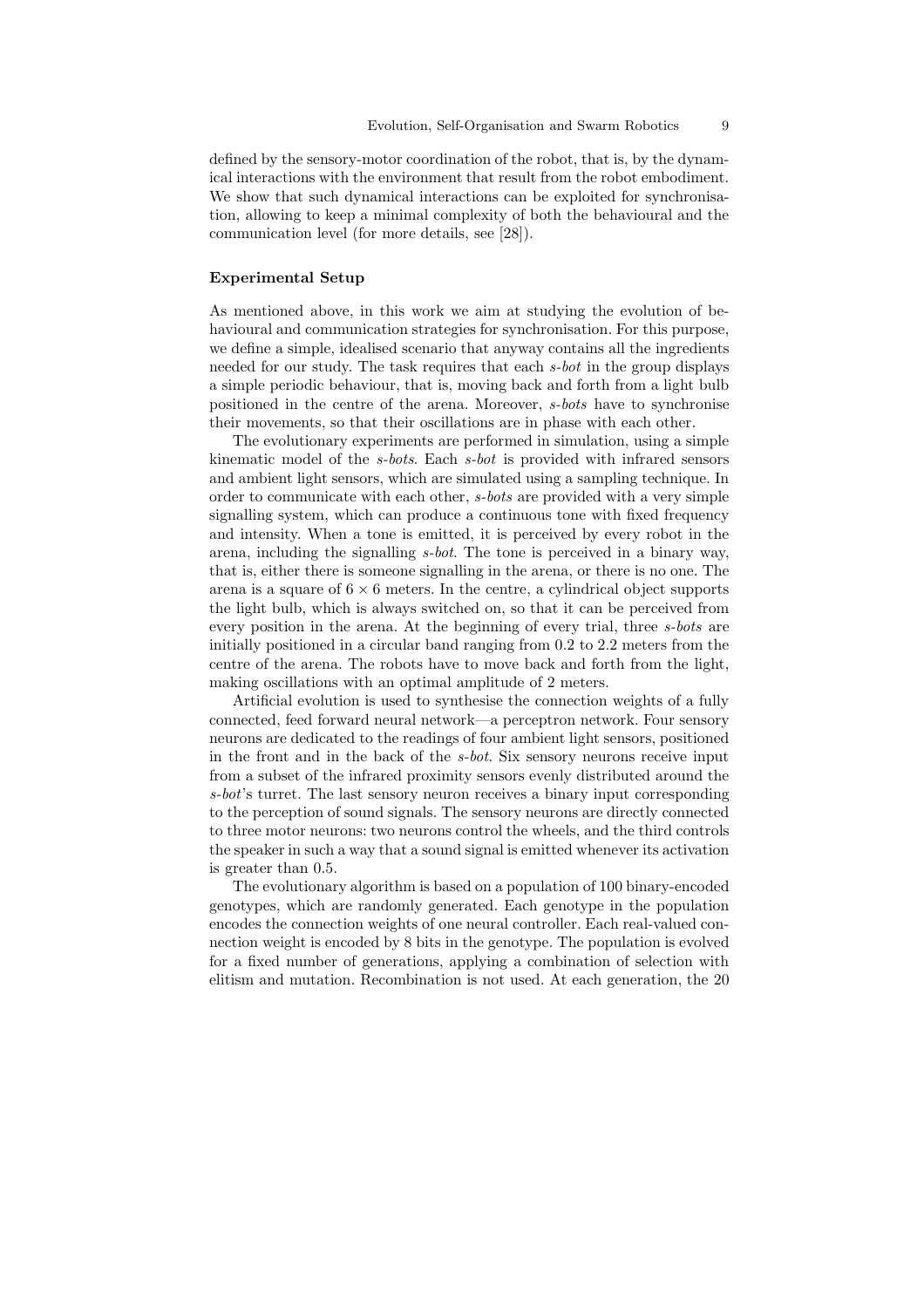best individuals are selected for reproduction and retained in the subsequent generation. Each genotype reproduces four times, applying mutation with 5% probability of flipping a bit. The evolutionary process is run for 500 generations. During evolution, a genotype is mapped into a control structure that is cloned and downloaded in all the s-bots taking part in the experiment (i.e., we make use of a homogeneous group of s-bots). Each genotype is evaluated 5 times—i.e., 5 trials. Each trial differs from the others in the initialisation of the random number generator, which influences both the initial position and orientation of the *s-bots* within the arena. Each trial lasts  $T = 900$  simulation cycles, which correspond to 90 seconds of real time.

The fitness of a genotype is the average performance computed over the 5 trials in which the corresponding neural controller is tested. During a single trial, the behaviour produced by the evolved controller is evaluated by a 2-component fitness function. The first component rewards the periodic oscillations performed by the s-bots. The second component rewards synchrony among the robots, evaluated as the cross-correlation coefficient between the sequences of the distances from the light bulb. Additionally, an indirect selective pressure for the evolution of obstacle avoidance is given by blocking the motion of robots that collide. When this happens, the performance is negatively influenced. Additionally, a trial is normally terminated after  $T = 900$ simulation cycles. However, a trial is also terminated if any of the s-bots crosses the borders of the arena.

# Results

We performed 20 evolutionary runs, each starting with a different population of randomly generated genotypes. After the evolutionary phase, we selected a single genotype per evolutionary run, chosen as the best individual of the final generation. We refer to the corresponding controllers as  $c_i$ ,  $i = 1, ..., 20$ . Direct observation of the evolved behaviours showed that in some evolutionary runs— 9 out of 20—communication was not evolved, and robots display a periodic behaviour without being able to synchronise. The remaining evolutionary runs produced simple behavioural and communication strategies in which signalling was exploited for synchronisation. All evolved solutions result in a similar behaviour, characterised by two stages, that is, phototaxis when the s-bots approach the light bulb, and antiphototaxis when the s-bots move away from it. Signalling is generally performed only during one of the two stages. We can classify the evolved controllers in three classes, according to the individual reaction to the perception of a sound signal.

The first two classes present a very similar behaviour, in which signalling strongly correlates with either phototaxis (controllers  $c_5$ ,  $c_9$ ,  $c_{13}$ ,  $c_{15}$  and  $c_{16}$ ) or antiphototaxis (controllers  $c_1$ ,  $c_4$ ,  $c_7$ ,  $c_{19}$  and  $c_{20}$ ). We describe here the behaviour using  $c_{13}$ , which can be appreciated looking at the left part of Fig. 5. Looking at the upper part of the figure, it is possible to notice that whenever a robot signals, its distance from the light decreases and, vice versa,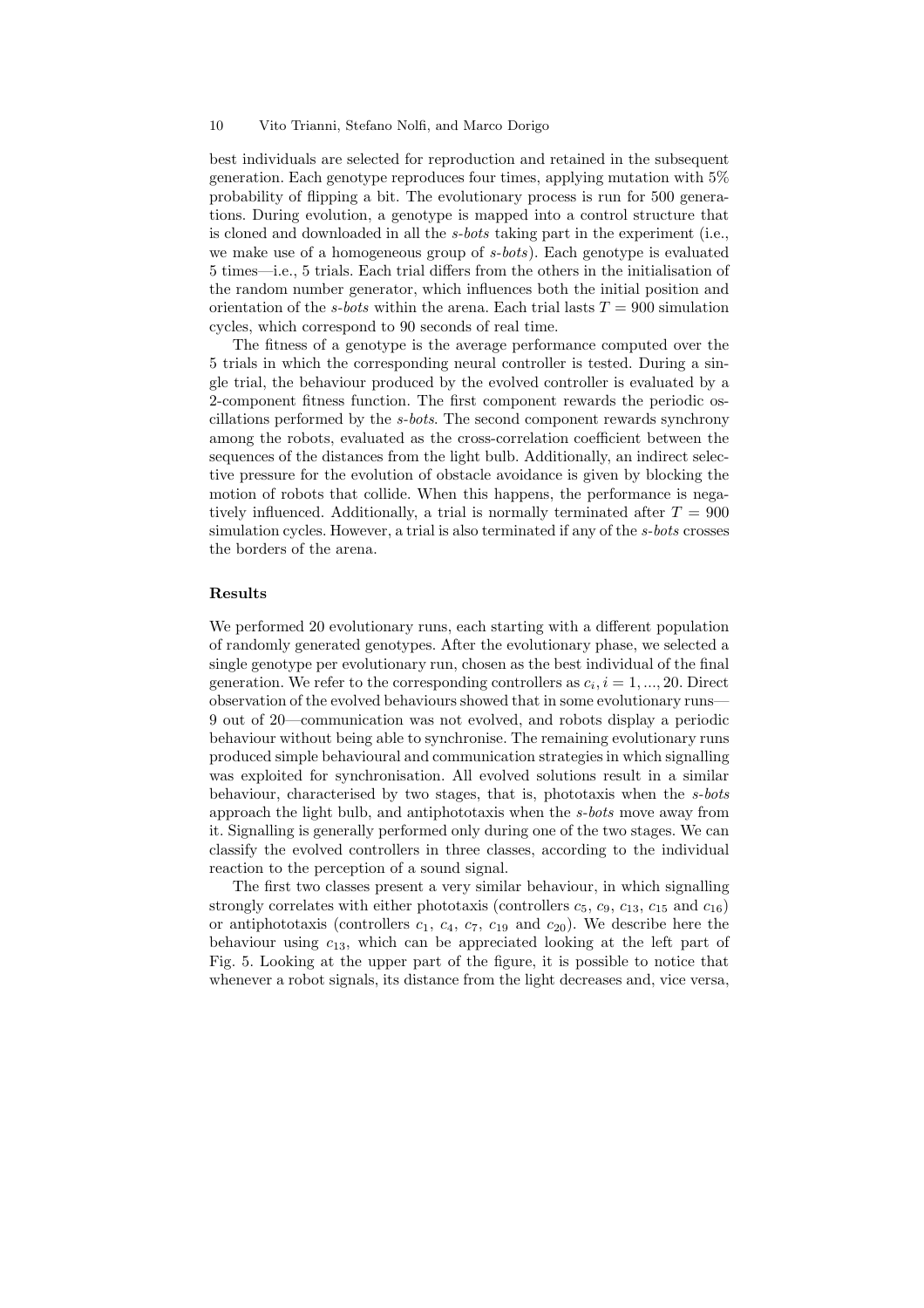

Fig. 5. The synchronisation behaviour of two controller:  $c_{13}$  (left) and  $c_{14}$  (right). In the upper part, the s-bots' distances from the light bulb are plotted against the simulation cycles, in order to appreciate the synchronisation of the individual movements. The grey areas indicate when a signal is emitted by any of the s-bots in the arena. In the lower part, the distance and signalling behaviour of a single s-bot are plotted against the simulation cycles. From cycle 500 to 1000, a signal is artificially created, which simulates the behaviour of an s-bot. This allows to visualise the reaction of an s-bot to the perception of a sound signal.

when no signal is perceived the distance increases. Synchronisation is normally achieved after one oscillation and it is maintained for the rest of the trial, the robots moving in perfect synchrony with each other. This is possible thanks to the evolved behavioural and communication strategy, for which a robot emits a signal while performing phototaxis and reacts to the perceived signal by reaching and keeping a specific distance close to the centre of the arena. As shown in the bottom part of Fig. 5, in presence of a continuous signal artificially created from cycle 500 to cycle 1000—an s-bot suspends its normal oscillatory movement to maintain a constant distance from the centre. As soon as the sound signal is stopped, the oscillatory movement starts again. Synchronisation is possible because robots are homogeneous, therefore they all present an identical response to the sound signal that makes them move to the inner part of the arena. As soon as all robots reach the same distance from the centre, signalling ceases and synchronous oscillations can start. In conclusion, the evolved behavioural and communication strategies allow a fast synchronisation of the robots activities, because they force all robots to perform synchronously phototaxis or antiphototaxis since the beginning of a trial, as a reaction to the presence or absence of a sound signal respectively. It also allows a fast synchronisation of the movements thanks to the reset of the oscillation phase. Finally, it provides a mean to fine-tune and maintain through time a complete synchronisation, because the reset mechanism allows to continuously correct even the slightest phase difference.

The third class is composed by a single controller— $c_{14}$ —that produces a peculiar behaviour. In this case, it is rather the absence of a signal that strongly correlates with phototaxis. The individual reaction to the perceived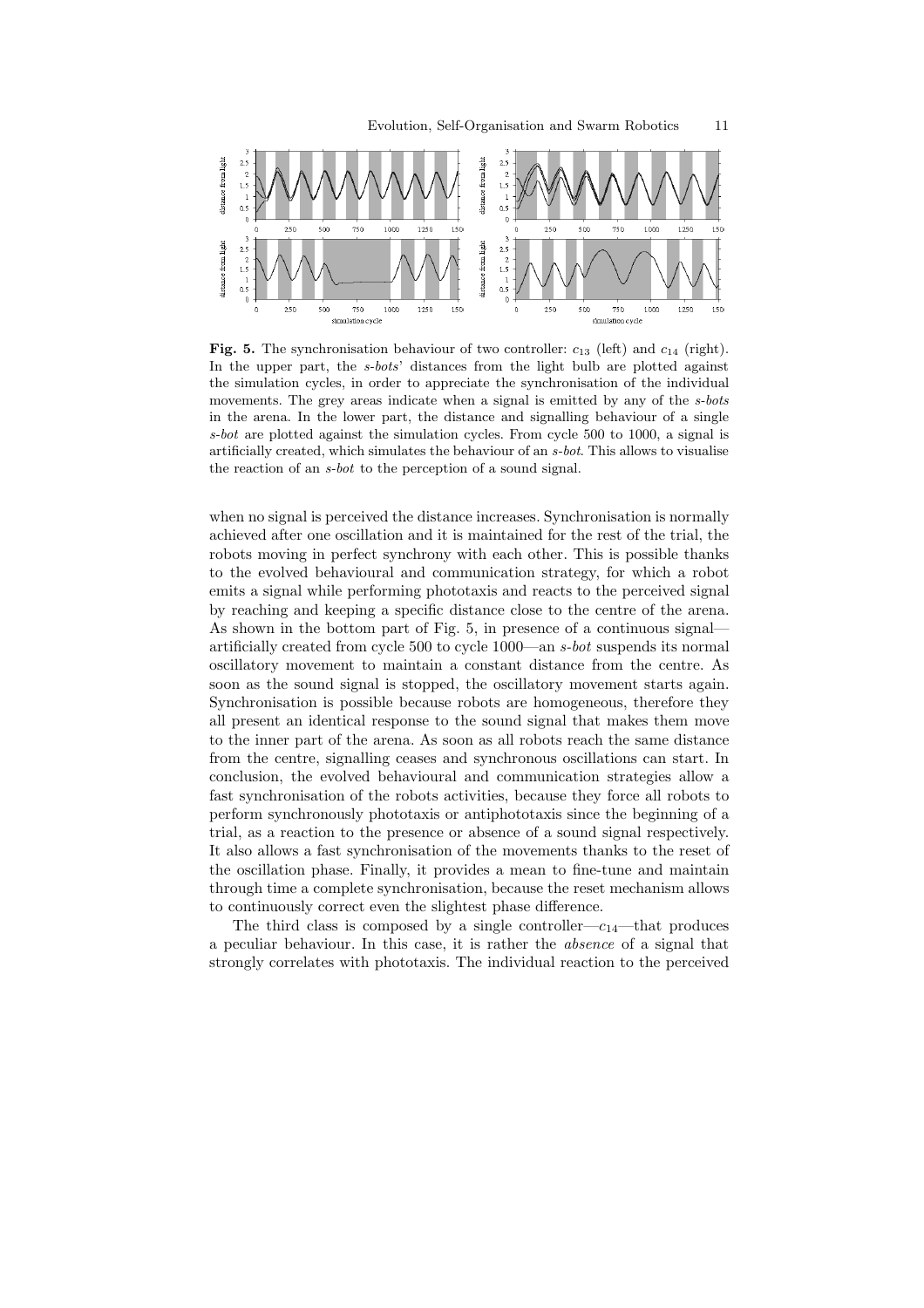signal can be appreciated looking at the right part of Fig. 5. When the continuous signal is artificially created (see simulation cycles 500 to 1000 in the lower part of the figure), the *s-bot* performs both phototaxis and antiphototaxis. However, as soon as the signal is removed, the s-bot approaches the light bulb. Differently from the mechanism presented above, s-bots initially synchronise only the movement direction but not the distance at which the oscillatory movements are performed (see the top part of Fig. 5 right). Despite this limitation, this mechanism allows a very fast and precise synchronisation of the s-bots' phototaxis and antiphototaxis, which is probably the reason why it was evolved in the first place. In order to achieve a complete synchronisation, an additional mechanism was synthesised, which allows to precisely entrain the movements of the robots on a fine-grained scale. This mechanism influences the distance covered by an s-bot during antiphototaxis: s-bots that are farther away from the light bulb slightly bend their trajectory and therefore cover a distance range shorter than the one covered by the other robots in the same time. In this way, the differences among s-bots are progressively reduced, until all *s-bots* are completely synchronised.

#### Scalability of the Evolved Behaviours

The above analysis clarified the role of communication in determining the synchronisation among the different robots. Here, we analyse the scalability of the evolved neural controllers when tested in larger groups of robots. For this purpose, we evaluated the behaviour of the successful controllers using 3, 6, 9 and 12 s-bots. The obtained results are plotted in Fig. 6. It is possible to notice that most of the best evolved controllers have a good performance for groups



Fig. 6. Scalability of the successful controllers. Each controller was evaluated using 3, 6, 9 and 12 robots. In each condition, 500 different trials were executed. Each box represents the inter-quartile range of the corresponding data, while the black horizontal line inside the box marks the median value. The whiskers extend to the most extreme data points within 1.5 times the inter-quartile range from the box. The empty circles mark the outliers. The horizontal grey line shows the mean value over 500 trials measured in the evolutionary conditions, in order to better evaluate the scalability property.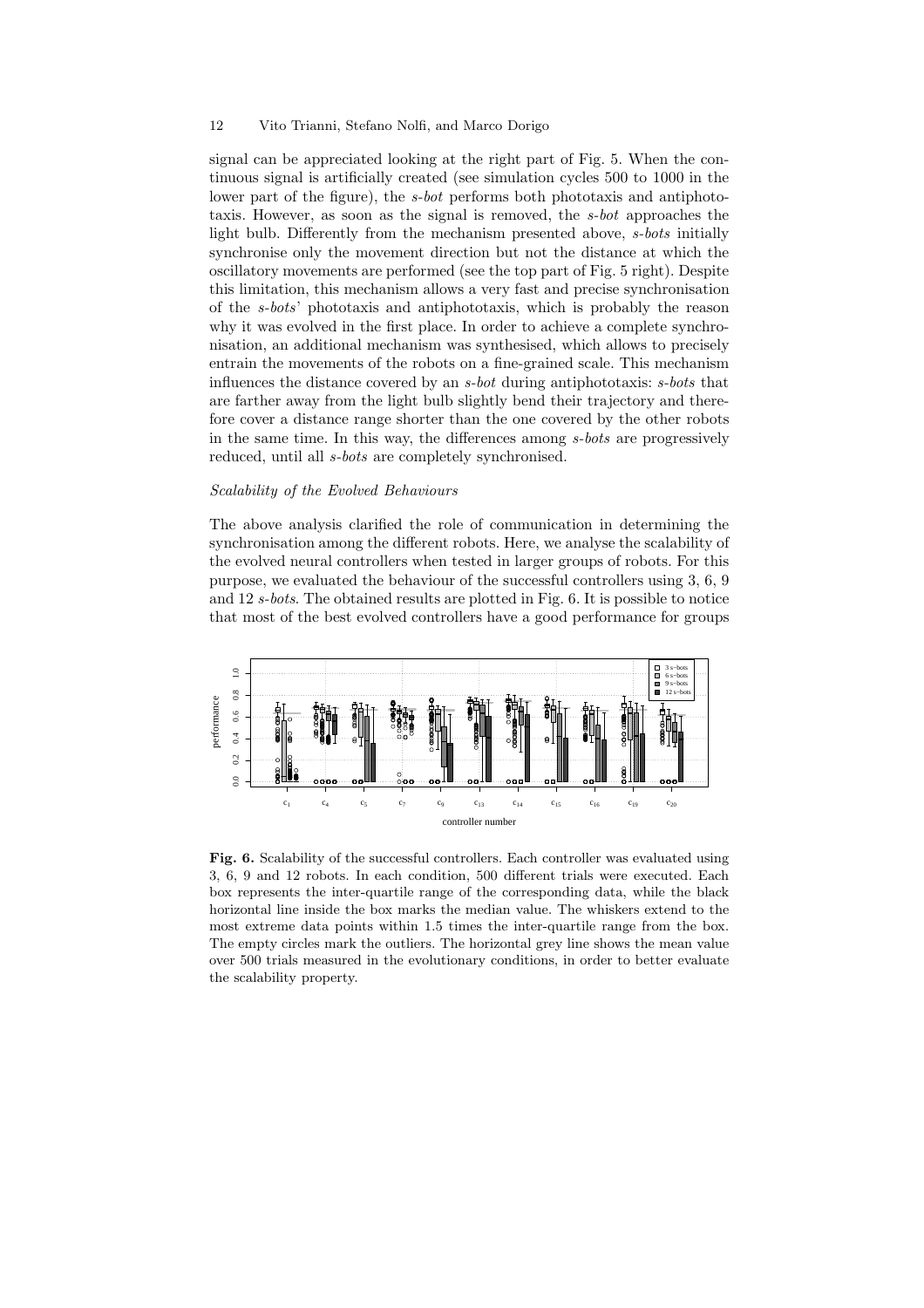

Fig. 7. Scalability of the synchronisation mechanism. Each controller was evaluated using 12, 24, 48 and 96 robots. In each condition, 500 different trials were executed.

composed of 6 s-bots. In such condition, in fact, s-bots are able to distribute in the arena without interfering with each other. Many controllers present a good behaviour also when groups are composed of 9 s-bots. However, we also observe various failures due to interferences among robots and collisions. The situation gets worse when using 12 s-bots: the higher the density of robots, the higher the number of interferences that lead to failure. In this case, most controllers achieve a good performance only sporadically. Only  $c_4$  and  $c_7$  systematically achieve synchronisation despite the increased difficulty of the task.

In order to analyse the scalability property of the synchronisation mechanism only, we evaluate the evolved controllers removing the physical interactions among the robots, as if each s-bot were placed in a different arena and perceived the other s-bots only through sound signals. Removing the robotrobot interactions allows us to test large groups of robots—we used 12, 24, 48 and 96 s-bots. The obtained results are summarised in Fig. 7. We observe that many controllers perfectly scale, having a performance very close to the mean performance measured with 3 s-bots. A slight decrease in performance is justified by the longer time required by larger groups to converge to perfectly synchronised movements (see for example  $c_7$  and  $c_{20}$ ).

Some controllers—namely  $c_4$ ,  $c_5$ ,  $c_9$ ,  $c_{14}$  and  $c_{16}$ —present an interference problem that prevents the group from synchronising when a sufficiently large number of robots is used. In such condition, the signals emitted by different s-bots at different times may overlap and may be perceived as a single, continuous tone (recall that the sound signals are perceived in a binary way, preventing an s-bot from recognising different signal sources). If the perceived signal does not vary in time, it does not bring enough information to be exploited for synchronisation. Such interference can be observed only sporadically for  $c_4$  and and  $c_{14}$ , but it strongly affects the performance of the other controllers—namely  $c_5$ ,  $c_9$  and  $c_{16}$ . This problem is the result of the fact that we used a "global" communication form in which the signal emitted by an s-bot is perceived by any other s-bot everywhere in the arena. Moreover, from the perception point of view, there is no difference between a single s-bot and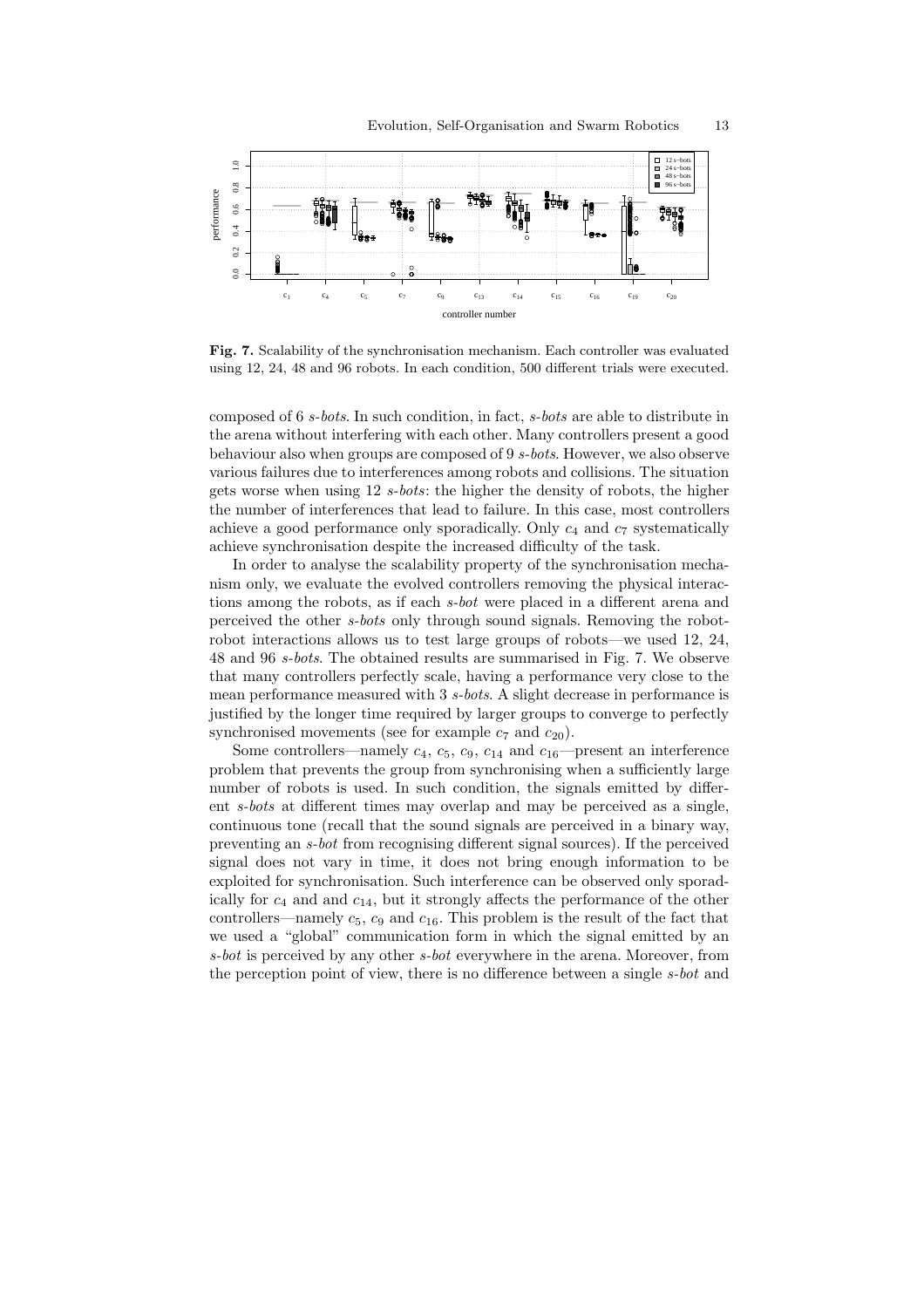

Fig. 8. Distances from the light bulb and collective signalling behaviour of the real s-bots.

a thousand signalling at the same time. The lack of locality and of additivity is the main cause of failure for the scalability of the evolved synchronisation mechanism. However, as we have seen, this problem affects only some of the analysed controllers. In the remaining ones, the evolved communication strategies present an optimal scalability that is only weakly influenced by the group size.

# Tests with Physical Robots

We tested the robustness of the evolved controllers when downloaded onto the physical robots. To do so, we chose  $c_{13}$  as it presented a high performance and good scalability properties. The neural network controller is used on the physical s-bots exactly in the same way as in simulation. The only differences with the simulation experiments are in the experimental arena, which is four times smaller in reality  $(1.5 \times 1.5 \text{ meters})$ , and accordingly the light bulb is approximately four times less intense. In these experiments, three s-bots have been used. A camera was mounted on the ceiling to record the movements of the robots and track their trajectories [5]. The behaviour of the physical robots presents a good correspondence with the results obtained in simulation. Synchrony is quickly achieved and maintained throughout the whole trial, notwithstanding the high noise of sensors and actuators and the differences among the three robots (see Fig. 8). The latter deeply influence the group behaviour: s-bot have different maximum speeds which let them cover different distances in the same time interval. Therefore, if phototaxis and antiphototaxis are very well synchronised, as a result of the communication strategy exploited by the robots, it was possible to notice some differences in the maximum distance reached.

#### 3.3 Coordinated Motion

The second case study focuses on a particular behaviour, namely coordinated motion. In animal societies, this behaviour is commonly observed: we can think of flocks of birds coordinately flying, or of schools of fish swimming in perfect unison, just to name a few. Such behaviours are the result of a self-organising process, and various models have been proposed to account for them (see [4], chapter 11). In the *swarm-bot* case, coordinated motion takes a particular flavour, due to the physical connections among the s-bots, which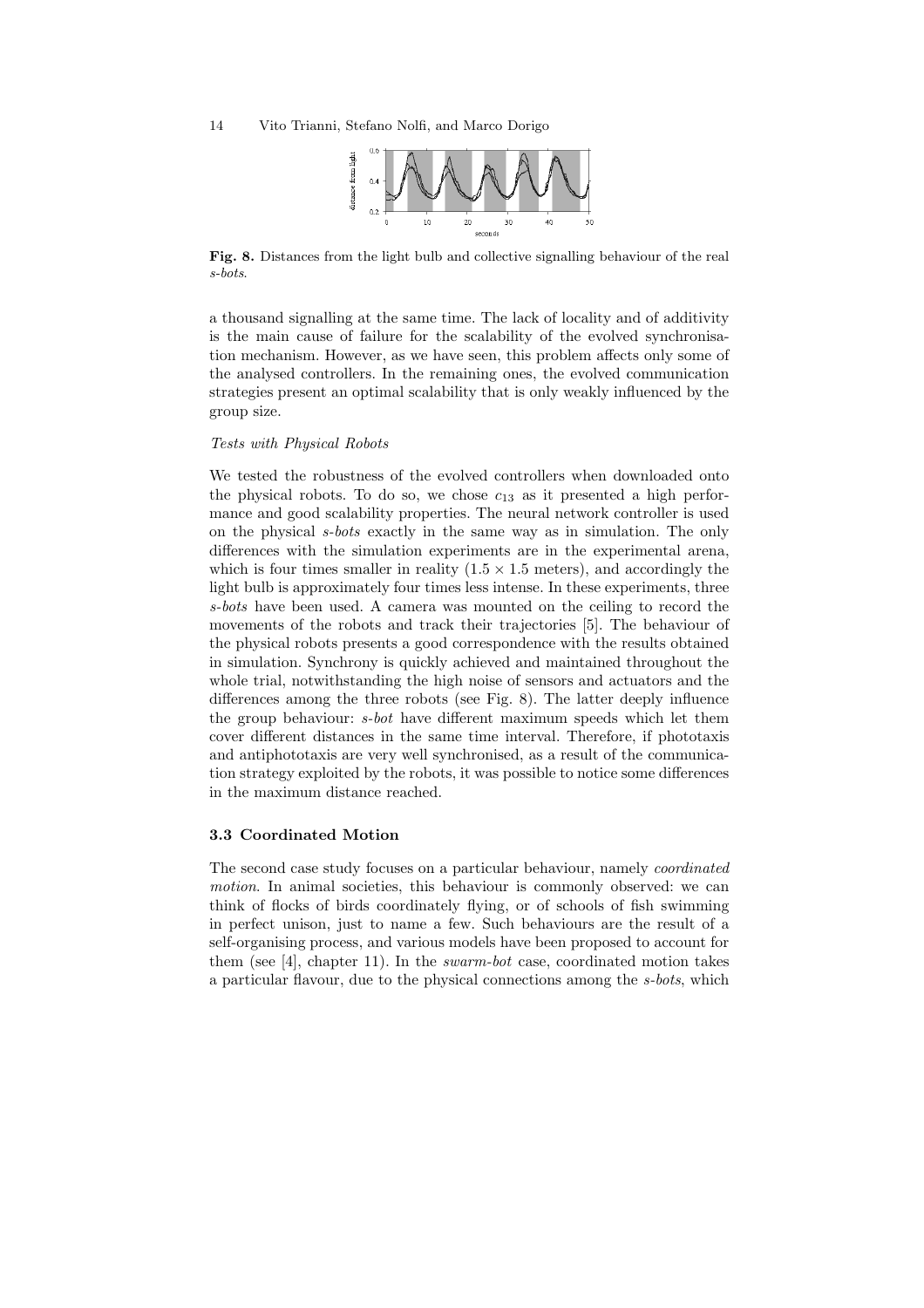open the way to study novel interaction modalities that can be exploited for coordination. Coordinated motion is a basic ability for the s-bots physically connected in a swarm-bot because, being independent in their control, they must coordinate their actions in order to choose a common direction of movement. This coordination ability is essential for an efficient motion of the swarm-bot as a whole, and constitutes a basic building block for the design of more complex behavioural strategies, as we will see in Sect. 3.4. We review here a work that extends previous research conducted in simulation only [1]. We present the results obtained in simulation, and we show that the evolved controllers continue to exhibit a high performance when tested with physical s-bots (for more details, see [2]).

# Experimental Setup

A swarm-bot can efficiently move only if the chassis of the assembled s-bots have the same orientation. As a consequence, the s-bots should be capable of negotiating a common direction of movement and then compensating possible misalignments that occur during motion. The coordinated motion experiments consider a group of s-bots that remain always connected in swarm-bot formation (see Fig. 9). At the beginning of a trial, the s-bots start with their chassis oriented in a random direction. Their goal is to choose a common direction of motion on the basis of the only information provided by their traction sensor, and then to move as far as possible from the starting position. The common direction of motion of the group should result from a self-organising process based on local interactions, which are shaped as traction forces. We exploit artificial evolution to synthesise a simple feed-forward neural network that encodes the motor commands in response to the traction force perceived by the robots.

Four sensory neurons encode the intensity of traction along four directions, corresponding to the direction of the semi-axes of the chassis' frame of reference (i.e., front, back, left and right). The activation state of the two motor neurons control the wheels and the turret-chassis motor, which is actively controlled in order to help the rotation of the chassis. The evolutionary



Fig. 9. Left: four real s-bots forming a linear swarm-bot. Right: four simulated s-bots.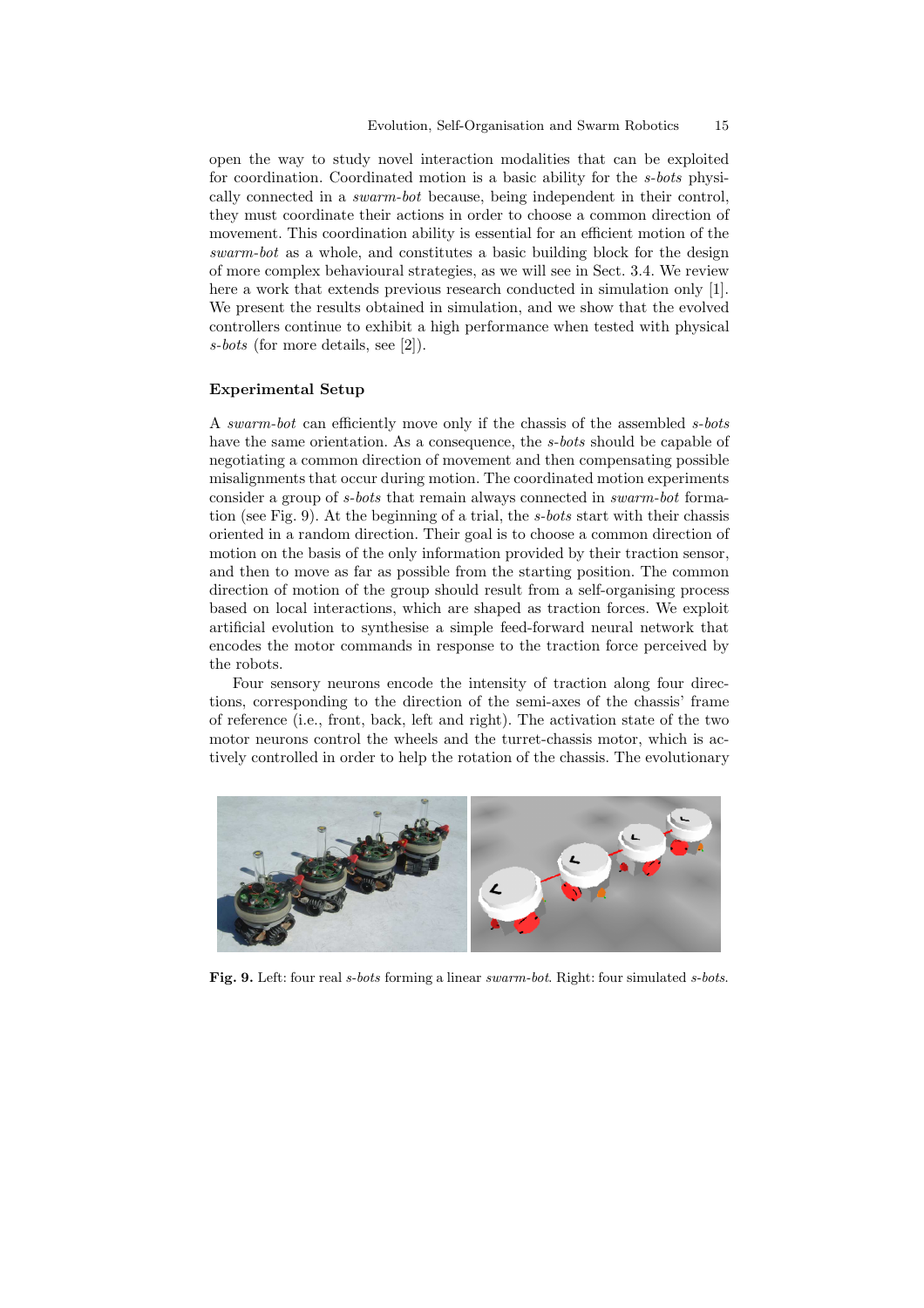algorithm used in this case differs from what described in Sect. 3.2 only in the mutation of the genotype, which is performed with  $3\%$  probability of flipping each bit. For each genotype, four identical copies of the resulting neural network controllers are used, one for each s-bot. The s-bots are connected in a linear formation, shown in Fig. 9. The fitness of the genotype is computed as the average performance of the swarm-bot over five different trials. Each trial lasts  $T = 150$  cycles, which correspond to 15 seconds of real time. At the beginning of each trial, a random orientation of the chassis is assigned to each s-bot. The ability of a swarm-bot to display coordinated motion is evaluated by computing the average distance covered by the group during the trials. Notice that this way of computing the fitness of the groups is sufficient to obtain coordinated motion behaviour. In fact, it rewards swarm-bots that maximise the distance covered and, therefore, their motion speed.

# Results

Using the setup described above, 30 evolutionary runs have been performed in simulation. All the evolutionary runs successfully synthesised controllers that produced coordinated motion in a swarm-bot. The controllers evolved in simulation allow the *s-bots* to coordinate by negotiating a common direction of movement and to keep moving along such direction by compensating any possible misalignment. Direct observation of the evolved behavioural strategies shows that at the beginning of each trial the s-bots try to pull or push the rest of the group in the direction of motion they are initially placed. This disordered motion results in traction forces that are exploited for coordination: the s-bots orient their chassis in the direction of the perceived traction, which roughly corresponds to the average direction of motion of the group. This allows the s-bots to rapidly converge toward a common direction and to maintain it.

#### Behavioural Analysis

All the 30 controllers evolved in the different replications of the evolutionary process present similar dynamics. Hereafter, the controller synthesised by the  $30<sup>th</sup>$  evolutionary run is considered, as it proved to have the best performance. In order to understand the functioning of the controller at the individual level, the activation of the motor units were measured in correspondence to a traction force whose angle and intensity were systematically varied. In this way, we can appreciate the behavioural strategy of each individual. When the intensity of traction is low, the s-bot moves forward at maximum speed (see the regions indicated by number 1 in Fig. 10). In fact, a low or null intensity of traction—i.e., no pulling/pushing forces—corresponds to the robots already moving in a same direction. Whenever a traction force is perceived from a direction different from the chassis' direction, the *s-bot* reacts by turning toward the direction of the traction force (see the regions indicated by number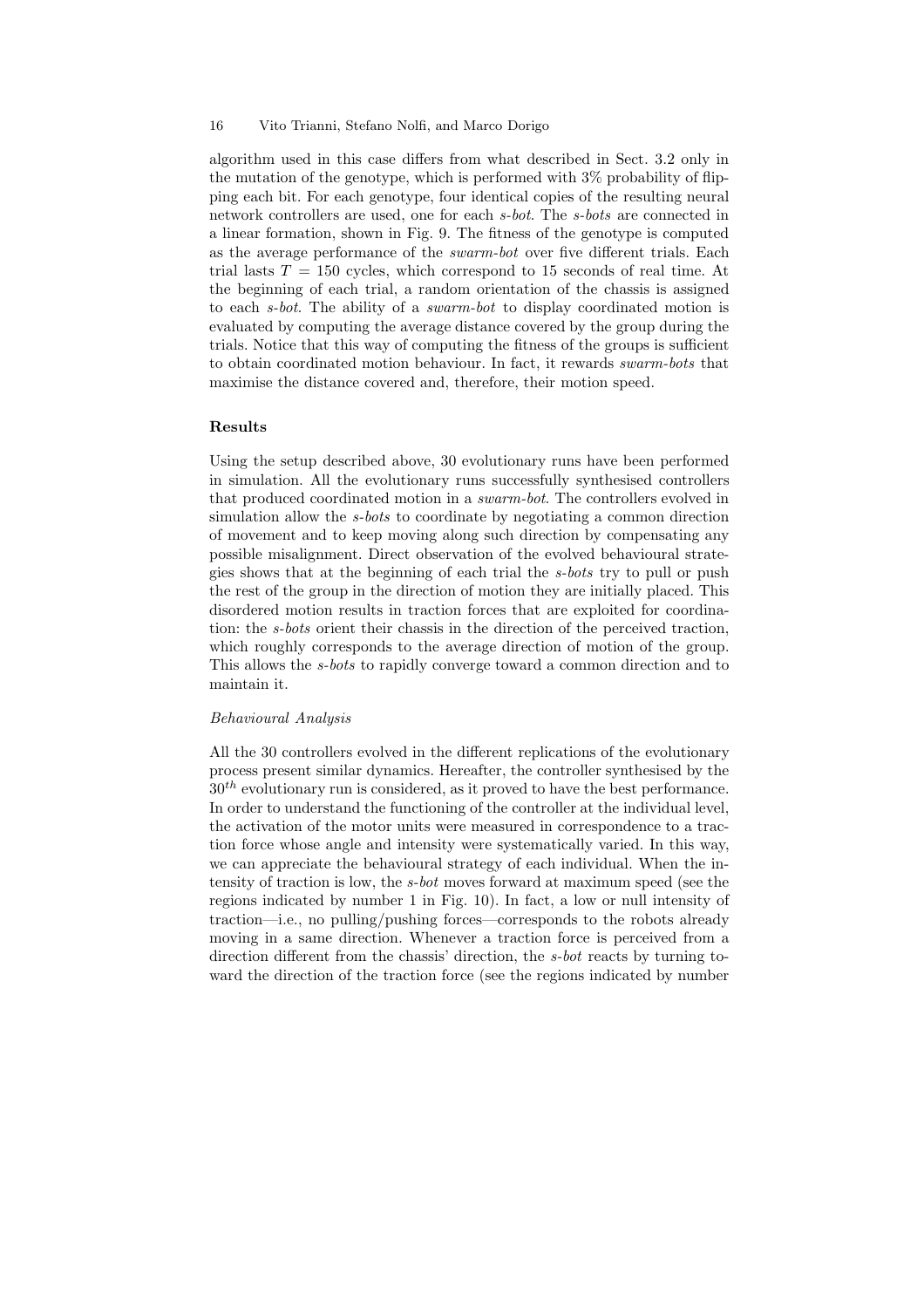

Fig. 10. Motor commands issued by the left and right motor units (left and right figure, respectively) of the best evolved neural controller in correspondence to traction forces having different directions and intensities. An activation of 0 corresponds to maximum backward speed and 1 to maximum forward speed. See text for the explanation of numbers in round brackets.

2 in Fig. 10). For example, when the traction direction is about  $90^{\circ}$ —i.e., a pulling force from the left hand side of the chassis' movement direction—the left wheel moves backward and the right wheel moves forward, resulting in a rotation of the chassis toward the direction of the traction force. Finally, the s-bot keeps on moving forward if a traction force is perceived with a direction opposite to the direction of motion (see the regions indicated by number 3 in Fig. 10). Notice that this is an instable equilibrium point, because as soon as the angle of traction differs from  $0^\circ$ , for example due to noise, the s-bot rotates its chassis following the rules described above.

The effects of the individual behaviour at the group level can be described as follows. At the beginning of each test, all s-bots perceive traction forces with low intensity, and they start moving forward in the random direction they were initialised. However, being assembled together, they generate traction forces that propagate throughout the physical structure. Each s-bot perceives a single traction force, that is, the resultant of all the forces applied to its turret, which roughly indicate the average direction of motion of the group. Following the simple rules described above, an s-bot rotates its chassis in order to align to the perceived traction force. In doing so, some s-bots will be faster than the others, therefore reinforcing the traction signal in their direction of motion. As a consequence, the other s-bots perceive an even stronger traction force, which speeds up the alignment process. Overall, this positive feedback mechanism makes all s-bots quickly converge toward a same direction of motion.

#### Scalability and Generalisation with Simulated and Physical Robots

The self-organising behaviour described above is very effective and scalable, leading to coordinated motion of swarm-bots of different size and shape, despite it was evolved using a specific configuration for the *swarm-bot* (i.e.,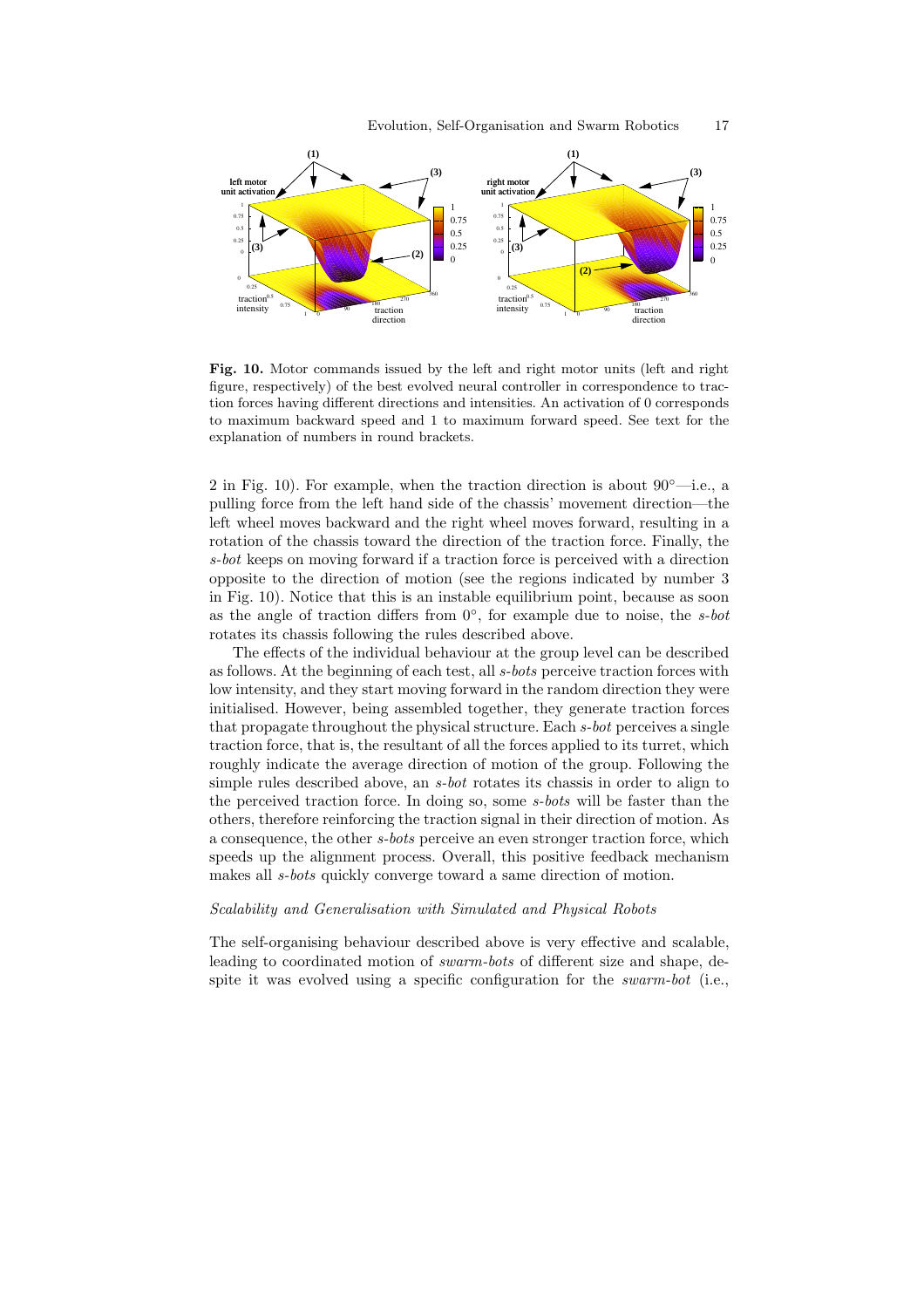

Fig. 11. Performance of the best evolved controller in simulation and reality (distance covered in 20 trials, each lasting 25 s). Labels indicate the experimental setup: 'S' and 'H' indicate tests performed respectively with simulated and physical s-bots; 'L4' indicates tests involving 4 s-bots forming a linear structure; 'L4B' and 'L4W' indicate tests performed on rough terrain, respectively brown and white terrain (see text for details). 'F4' indicates tests involving 4 s-bots forming a linear structure not rigidly connected. 'L6' indicates tests involving six s-bots forming a linear structure. 'S4' indicates tests involving four s-bots forming a square shape; 'S8' indicates tests involving eight s-bots forming a "star" shape.

four s-bots in linear formation). Tests with real robots showed a good performance as well, confirming the robustness of the evolved controller. In Fig. 11, we compare the performance of the evolved controller in different test with both simulated and real robots. In all tests performed, s-bots start connected to each other, having randomly assigned orientations of their chassis. Each experimental condition is tested for 20 trials, each lasting 25 seconds (250 cycles). In the following, we briefly present the tests performed and we discuss the obtained results.

The reference test involves four simulated s-bots forming a linear structure. The swarm-bot covers in average about 160 cm in 25 seconds. The performance decreases of 23%, on the average, when tested with the real s-bots (see Fig. 11, conditions  $S-L4$  and  $H-L4$ . The lower performance of the real swarm-bot with respect to the simulated *swarm-bot* is due to the longer time required by real s-bots to coordinate. This is caused by many factors, among which the fact that tracks and teethed wheels of the real s-bots sometimes get stuck during the initial coordination phase, due to a slight bending of the structure that caused an excessive thrust on the treels. This leads to a sub-optimal motion of the s-bots, for example while turning on the spot. However, coordination is always achieved and the s-bots always move away from the initial position. This result proves that the controller evolved in simulation can effectively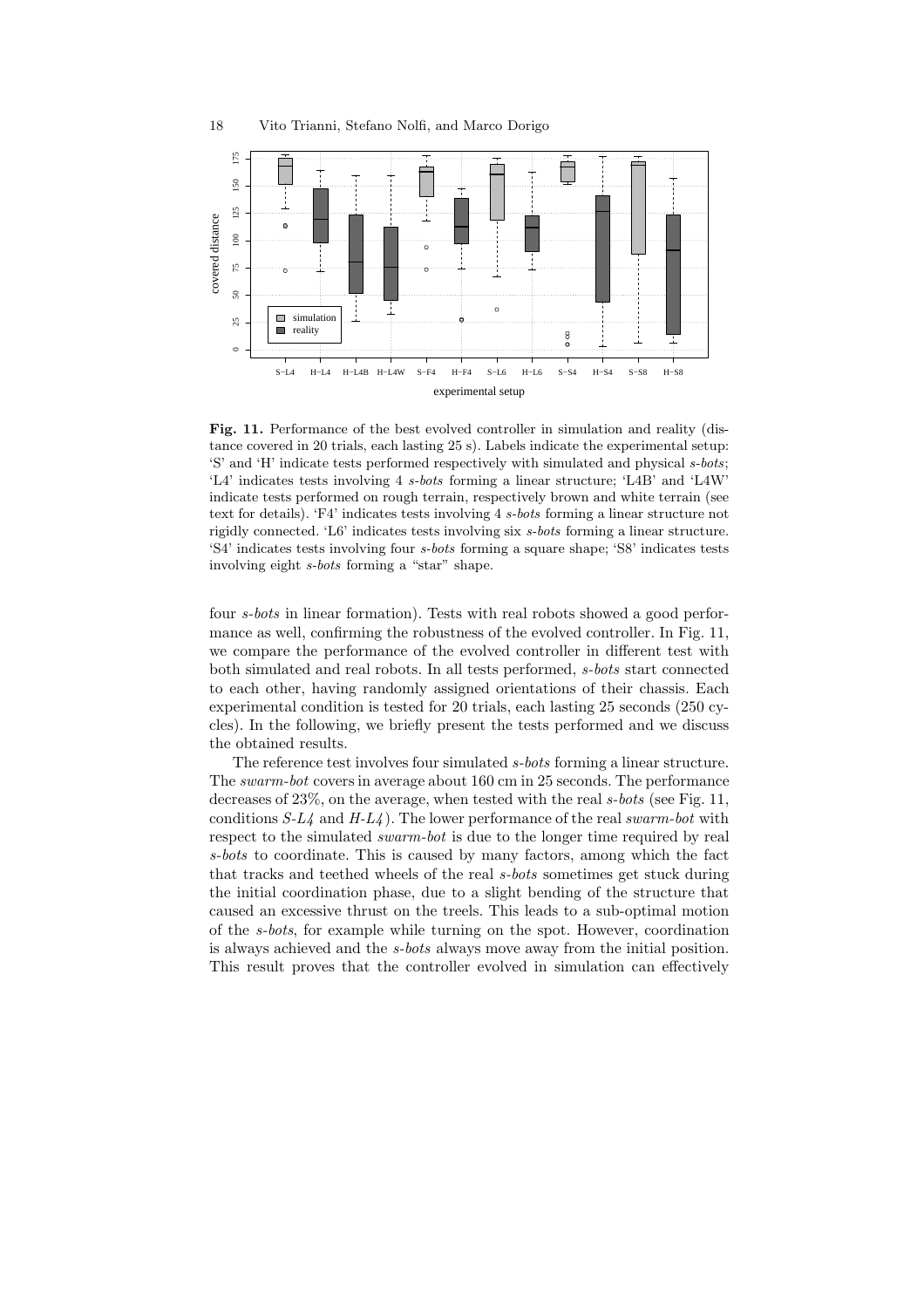produce coordinated motion when tested in real s-bots, notwithstanding the fact that the whole process takes some more time compared with simulation.

The evolved controller is also able to produce coordinated movements on two types of rough terrain (see Fig. 11, condition  $H-L4B$  and  $H-L4W$ ). The brown rough terrain is a very regular surface made of brown plastic isolation foils. The white rough terrain is an irregular surface made of plaster bricks that look like stones. In these experimental conditions, the swarm-bot is always able to coordinate and to move from the initial position, having a performance comparable to what was achieved on flat terrain. However, in some trials coordination is achieved only partially, mainly due to a more difficult grip of the treels on the rough terrain.

Another test involves a swarm-bot in which connections among s-bots are "semi-rigid" rather than completely rigid (see Fig. 11, conditions  $S-F<sub>4</sub>$  and  $H-F4$ ). In the case of semi-rigid links the gripper is not completely closed and the assembled s-bots are partially free to move with respect to each other. In fact, a partially open gripper can slide around the turret perimeter, while other movements are constrained. One interesting aspect of semi-rigid links is that they potentially allow *swarm-bots* to dynamically rearrange their shape in order to better adapt to the environment [1, 29]. Despite the different connection mechanism, which deeply influences the traction forces transmitted through the physical links, the obtained results show that the evolved controller preserves its capability of producing coordinated movements both in simulation and in reality. The performance using semi-rigid links is only  $4\%$ and 11% lower than using rigid links, respectively in tests with simulated and real swarm-bots.

The best evolved controller was tested with linear swarm-bots composed of six s-bots. The results showed that larger swarm-bots preserve their ability to produce coordinated movements both in simulation and in reality (see Fig. 11, condition  $S-L6$  and  $H-L6$ ). The performance in the new experimental condition is 10% and 8% lower than what was measured with swarm-bots formed by four s-bots, respectively in tests in simulation and in reality. This test suggests that the evolved controller produces a behaviour that scales well with the number of individuals forming the group both in simulated and real robots (for more results on scalability with simulated robots, see [1, 6]).

Finally, we tested swarm-bots varying both shape and size. We tested swarm-bots composed of four s-bots forming a square structure and swarmbots composed of eight s-bots forming a "star" shape (see Fig. 12). The results show that the controller displays an ability to produce coordinated movements independently of the *swarm-bot*'s shape, although the tests that use real sbots show a higher drop in performance (see Fig. 11, conditions S-S4 and  $H-S4$  for the square formation, and conditions  $S-S8$  and  $H-S8$  for the "star" formation). This is due to a high chance of the *swarm-bot* to achieve a rotational equilibrium in which the structure rotates around its centre of mass, therefore obtaining a very low performance. This rotational equilibrium is a stable condition for central-symmetric shapes, but it is never observed in the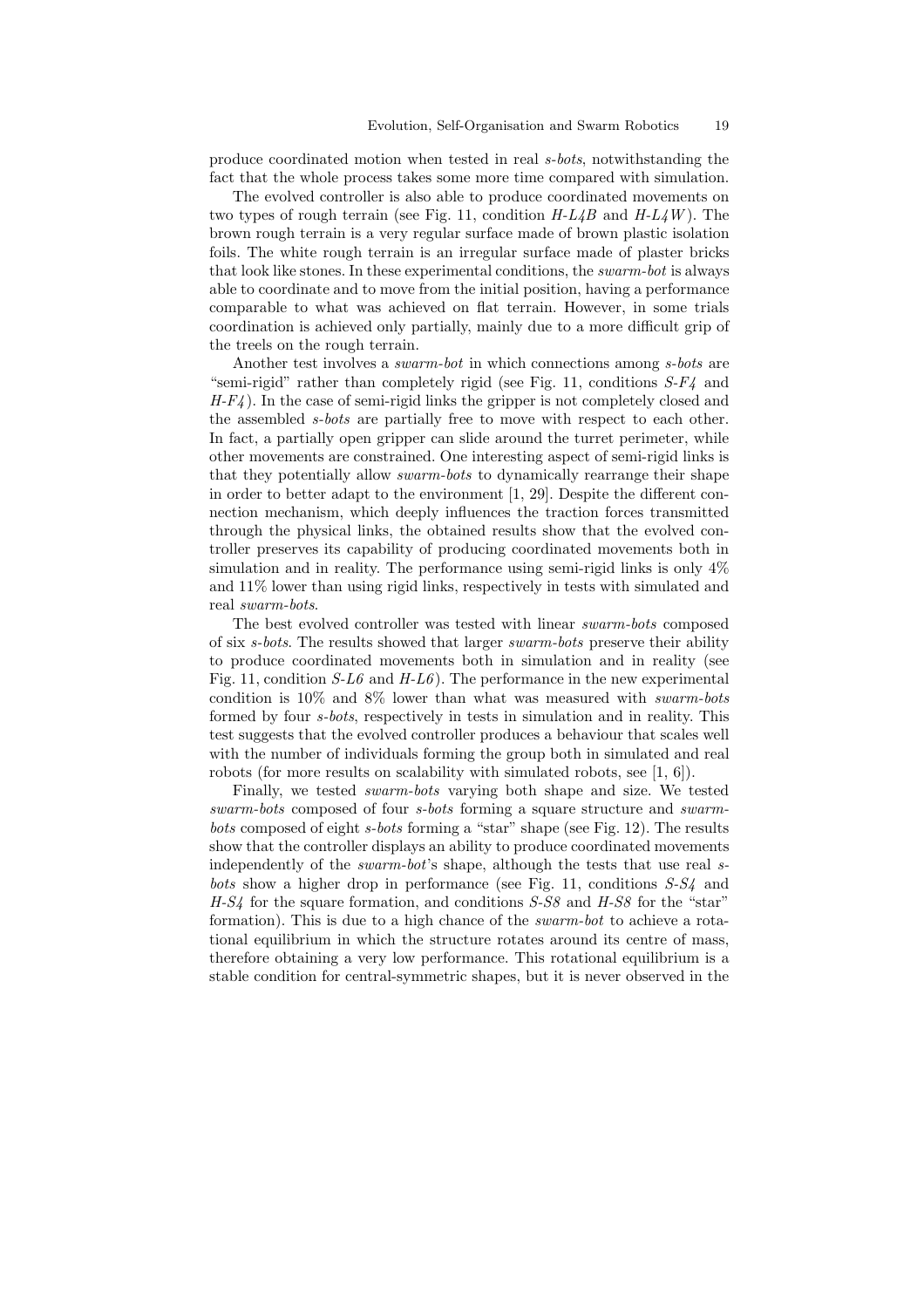

Fig. 12. Swarm-bots with different shapes. Left: a swarm-bot composed of four sbots forming a square shape. Right: a swarm-bot composed of eight s-bots forming a "star" shape.

experimental conditions used to evolve the controller. Additionally, increasing the size of the swarm-bots leads to a slower coordination. This not only lowers the performance, but also increases the probability that the group falls in the rotational equilibrium. As a consequence, the performance of square and "star" formation in reality is 27% and 40% lower than the corresponding simulated structures.

Overall, the tests with simulated and physical robots prove that the evolved controllers produce a self-organising system able to achieve and maintain coordination among the individual robots. The evolved behaviour maintains its properties despite the particular configuration of the swarm-bot. It also constitutes an important building block for swarm-bots that have to perform more complex tasks such as coordinately moving toward a light target [1], and coordinately exploring an environment by avoiding walls and holes [1, 29]. In the following section, we analyse in detail one of these extensions of the coordinated motion task, that is, hole avoidance.

# 3.4 Hole Avoidance

The third case study presents a set of experiments that build upon the results on coordinated motion described above. Also in this case, we study a coordination problem among the s-bots forming a swarm-bot. Additionally, s-bots are provided with a sound signalling system, that can be used for communication. The task we study requires the s-bots to explore an arena presenting holes in which the robots may fall. Individual s-bots cannot avoid holes due to their limited perceptual apparatus. On the contrary, a swarm-bot can exploit the physical connections and the communication among its components in order to safely navigate in the arena. Communication is an important aspect in a social domain: insects, for example, make use of different forms of communication, which serves as a regulatory mechanism of the activities of the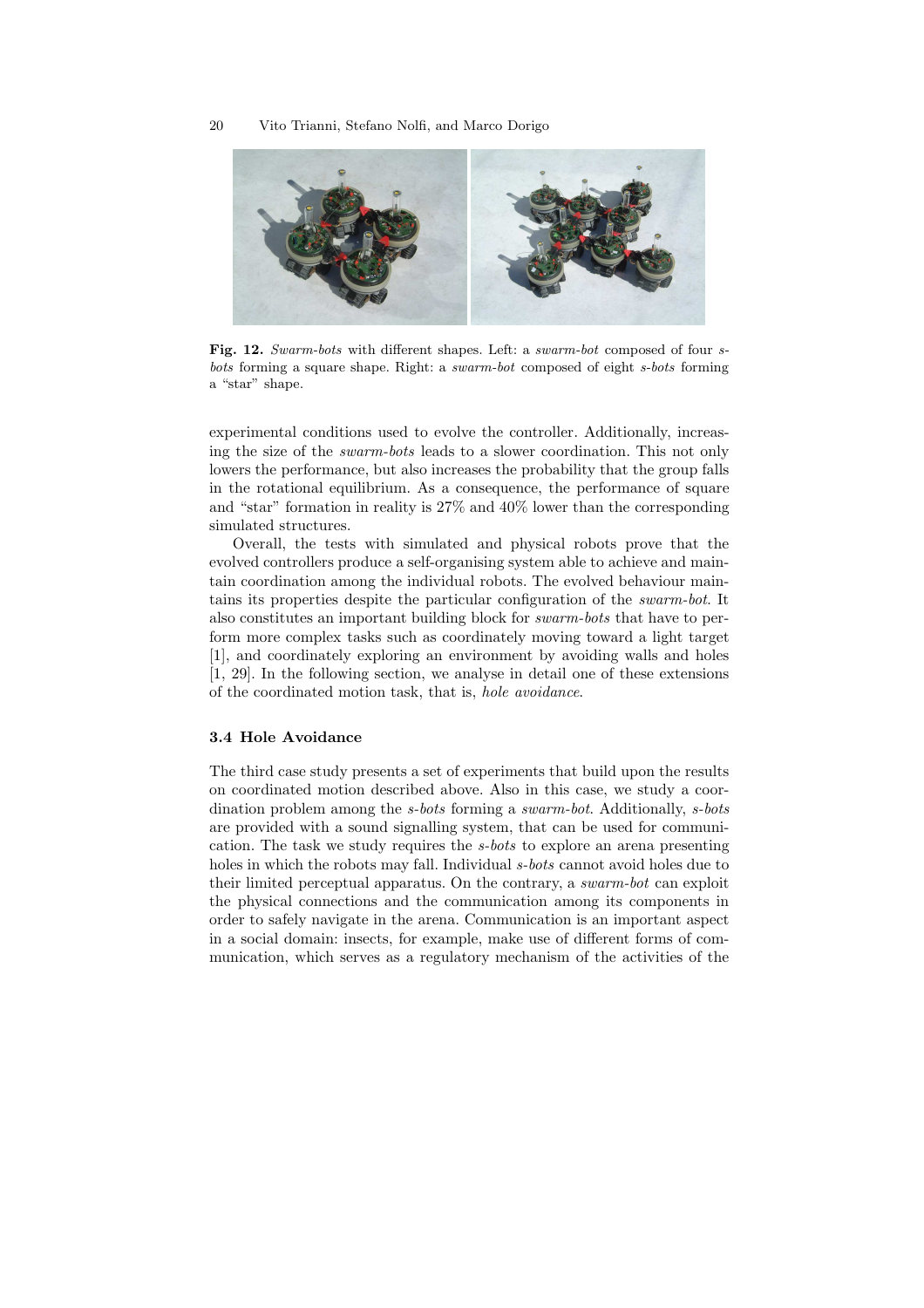colony [13]. Similarly, in swarm robotics communication is often required for the coordination of the group.

The experiments presented here bring forth a twofold contribution. We examine different communication protocols among the robots (i.e., no signalling, handcrafted and evolved signalling), and we show that a completely evolved approach achieves the best performance. This result is in accordance with the assumption that evolution potentially produces a system more efficient than those obtained with other conventional design methodologies (see Sect. 2.2). Another important contribution of these experiments consists in the testing of the evolved controllers on physical robots. We show that the evolved controllers produce a self-organising system that is robust enough to be tested on real s-bots, notwithstanding the huge gap between the simulation model used for the evolution and the physical  $s\text{-}bot$  (for more details, see [27]).

### Experimental Setup

The hole avoidance task has been defined for studying collective navigation strategies for a swarm-bot that moves in environments presenting holes in which it risks remaining trapped. For a *swarm-bot* to perform hole avoidance, two main problems must be solved: (i) coordinated motion must be performed in order to obtain coherent movements of the s-bots; (ii) the presence of holes must be communicated to the entire group, in order to trigger a change in the common direction of motion. We study and compare three different approaches to communication among the s-bots. In a first setup, referred to as Direct Interactions setup (DI), s-bots communicate only through the pulling/pushing forces that one s-bot exerts on the others. The second and third setups make use of direct communication through binary sound signals. In the second setup, referred to as *Direct Communication* setup  $(DC)$ , the s-bots emit a tone as a handcrafted reflex action to the perception of a hole. In the third setup, referred to as *Evolved Communication* setup  $(EC)$ , the signalling behaviour is not a priori defined, but it is left to evolution to shape the best communication strategy.

We decided to let evolution shape the neural controller testing the *swarm*bot both in environments with and without holes. In this way, we focus on both the ability of efficiently performing coordinated motion and avoiding to fall into holes. In all cases, the s-bots start connected in a swarm-bot formation, and the orientation of their chassis is randomly defined, so that they need to coordinate in order to choose a common direction of motion. Also in this case, the s-bots are controlled by a simple perceptron network, whose parameters are set by the same evolutionary algorithm described in Sect. 3.2. In all three setups  $(DI, DC \text{ and } EC)$ , s-bots are equipped with traction and ground sensors. In DC and EC, microphones and speakers are also used. In the  $DC$  setup, the activation of the loudspeaker has been handcrafted, simulating a sort of reflex action: an s-bot activates the loudspeaker whenever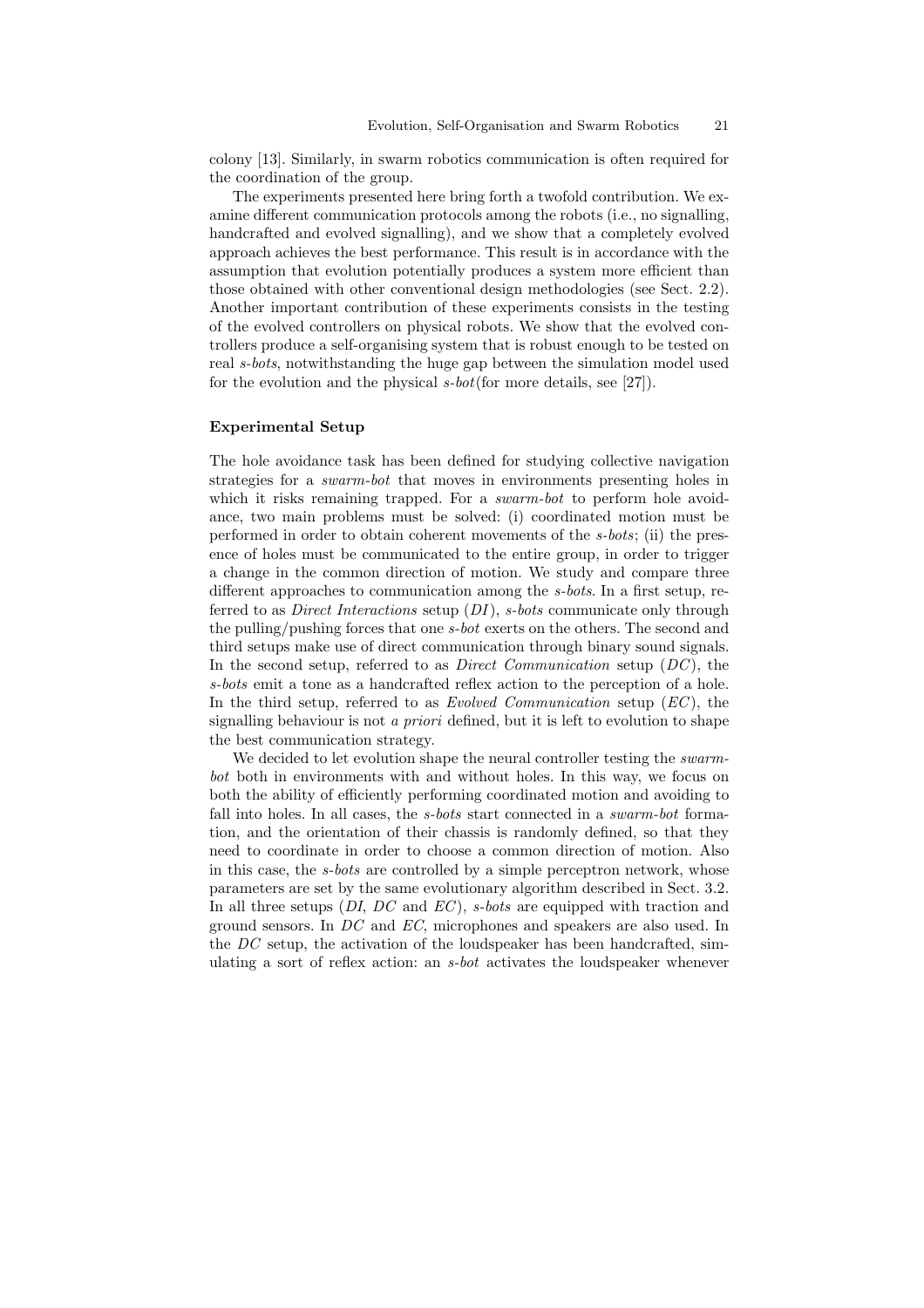one of its ground sensors detects the presence of a hole. Thus, the neural network does not control the emission of a sound signal. However, it receives the information coming from the microphones, and evolution is responsible for shaping the correct reaction to the perceived signals. On the contrary, in the EC setup the speaker is controlled by an additional neural output. Therefore, the complete communication strategy is under the control of evolution.

Each genotype is evaluated in 12 trials, each lasting  $T = 400$  control cycles, corresponding to 40 seconds in real time. Similarly to the previous experiments, we make use of homogeneous robots: each genotype generates a single neural controller that is cloned and downloaded in all the s-bots. In each trial, the behaviour of the s-bots is evaluated rewarding fast and straight motion. Moreover, s-bots are asked to minimise the traction force perceivedin order to perform coordinated motion—and the activation of the ground sensors—in order to avoid holes. Finally, s-bots are strongly penalised for every fall out of the arena in order to obtain a robust avoidance behaviour.

### Results

For each setup— $DI$ ,  $DC$  and  $EC$ —the evolutionary experiments were replicated 10 times. All evolutionary runs were successful, each achieving a good performance. Looking at the behaviour produced by the evolved controllers, we observe that the initial coordination phase that leads to the coordinated motion is performed with rules very similar to what described in Sect. 3.3. The differences between the three setups appear once the hole avoidance behaviour is considered.

- DI setup: s-bots can rely only on direct interactions, shaped as traction forces. Here, the s-bots that detect a hole invert the direction of motion, therefore producing a traction force that is perceived by the rest of the group as a signal to move away from the hole. The interactions through pushing/pulling forces are sufficient to trigger collective hole avoidance. However, in some cases the swarm-bot is not able to avoid falling because the signal encoded in the traction force produced may not be strong enough to trigger the reaction of the whole group.
- DC setup: s-bots can rely on both direct interactions shaped as traction forces and direct communication through sound signals. The s-bots that detect a hole invert their direction of motion and emit a continuous tone. On the contrary, the s-bots that perceive a sound signal stop moving. Signalling ceases when no s-bots perceive the hole, and coordinated motion can start again. In this setup, direct communication reinforces the interactions through traction forces, achieving a faster collective reaction to the perception of the hole.
- EC setup: Similarly to the DC setup, s-bots can exploit both traction and sound signals. However, here, evolution is responsible to shape both the signalling mechanisms and the response to the perceived signals. This results in complex signalling/reaction strategies that exploit the possibility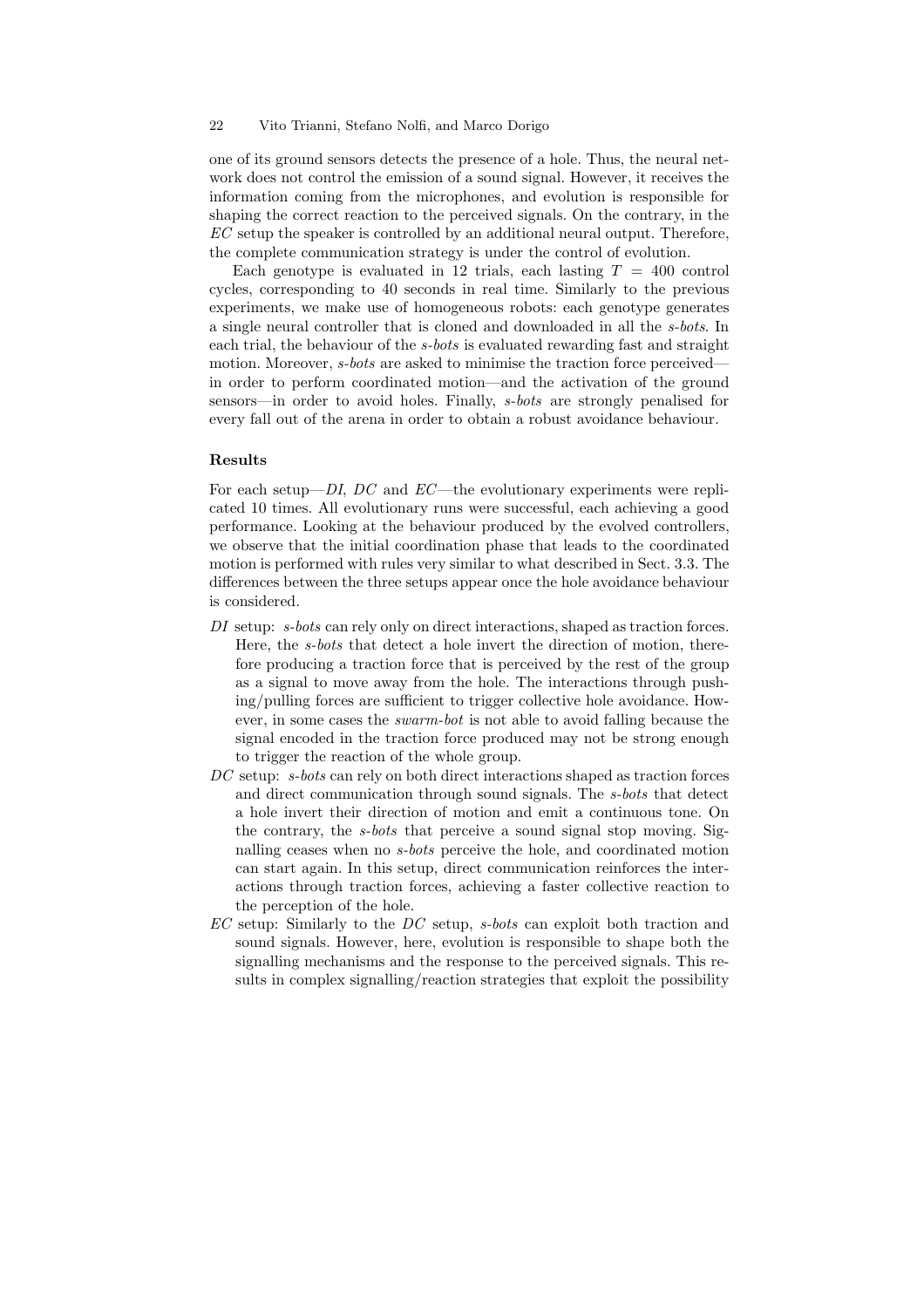

Fig. 13. Post-evaluation analysis of the best controller produced by all evolutionary runs of the three different setups.

to control the speaker. In general, signalling is associated to the perception of a hole, but it is also inhibited in certain conditions. For example, signals are not emitted if a strong traction force is perceived or if a sound signal was previously emitted: in both cases, in fact, an avoidance action was already initiated, and further signalling could only interfere with the coordination effort.

The results obtained using direct communication seem to confirm our expectations: direct communication allows a faster reaction to the detection of a hole and therefore a more efficient avoidance behaviour is performed. Additionally, the evolved communication strategy appears more adaptive than the handcrafted solution. This intuition is also confirmed by a quantitative analysis we performed in order to compare the three setups.

For each evolutionary run, we selected the best individual of the final generation and we re-evaluated it 100 times. A box-plot summarising the performance of these individuals is shown in Fig. 13. It is possible to notice that  $EC$  generally performs better than  $DC$  and  $DI$ , while  $DC$  seems to be generally better than DI. On the basis of these data, we performed a statistical analysis, which allowed us to state that the behaviours evolved within the EC setup performs significantly better than those evolved within both the  $DI$  and the  $DC$  setup. The latter in turn results to be significantly better than the DI setup. We can conclude that the use of direct communication is clearly beneficial for hole avoidance. In fact, it speeds up the reaction to the detection of a hole, and it makes the avoidance action more reliable. Moreover, we demonstrated that evolving the communication protocol leads to a more adapted system.

#### Tests with Physical Robots

One controller per setup was selected for tests with physical robots. Each selected controller was evaluated in 30 trials. The behaviour of the swarm-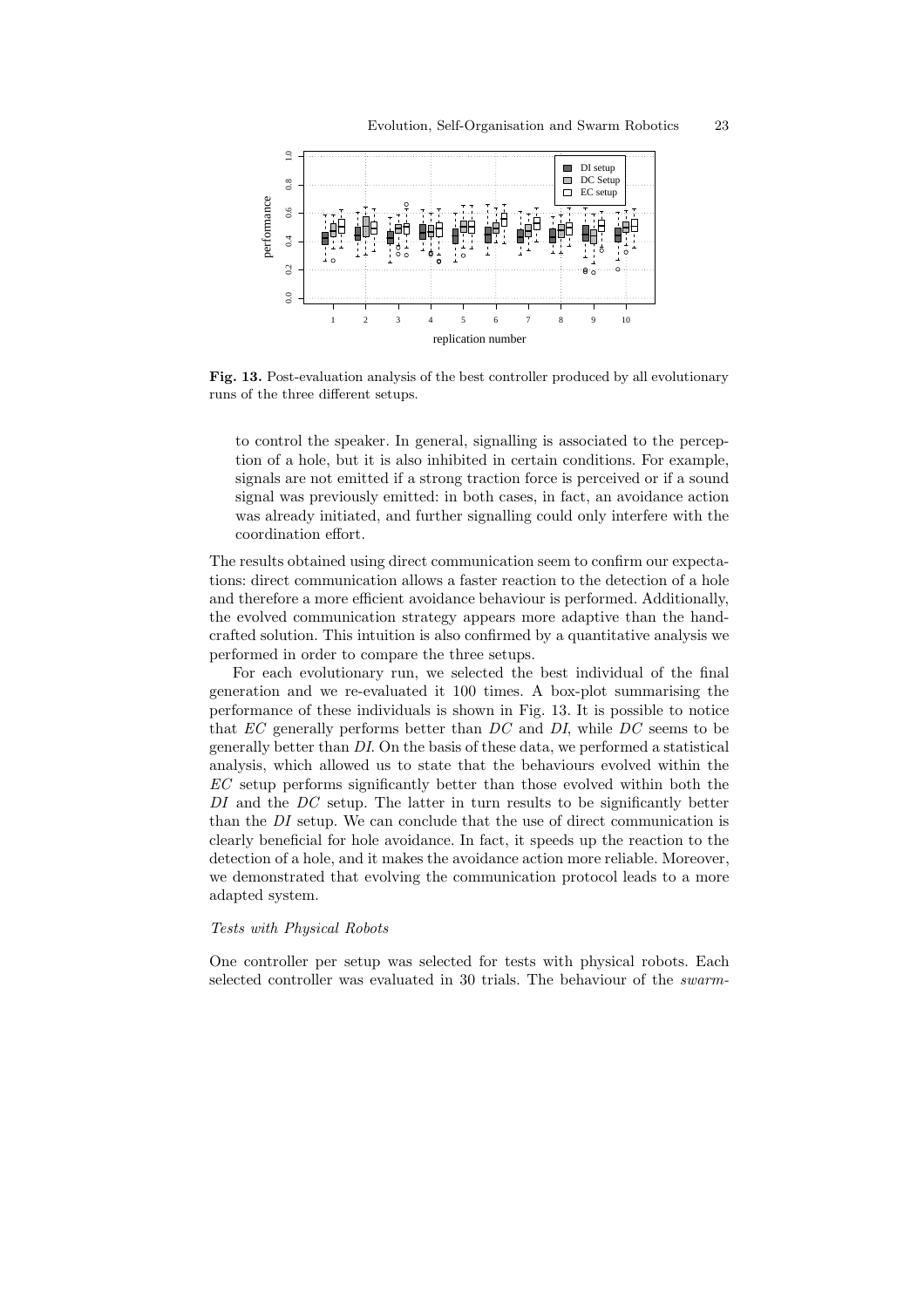

Fig. 14. Hole avoidance performed by a physical swarm-bot. Left: view of the arena taken with the overhead camera. The dark line correspond to the trajectory of the swarm-bot in a trial lasting 900 control cycles. Right: a physical swarm-bot while performing hole avoidance. It is possible to notice how physical connections among the s-bots can serve as support when a robot is suspended out of the arena, still allowing the whole system to work. Notwithstanding the above difficult situation, the swarm-bot was able to successfully avoid falling.

bot was recorded using an overhead camera, in order to track its trajectory with a tracking software [5] (see the left part of Fig. 14). Qualitatively, the behaviour produced by the evolved controllers tested on the physical s-bots is very good and closely corresponds to what observed in simulation. S-bots coordinate more slowly in reality than in simulation, taking a few seconds to agree on a common direction of motion. Hole avoidance is also performed with the same modalities as observed in simulation.

From a quantitative point of view, it is possible to recognise some differences between simulation and reality, as shown in Fig. 15. We compare the performance recorded in 100 trials in simulation with the one obtained from the 30 trials performed in reality. Generally, we observe a decrease in the maximum performance, mainly due to a slower coordination among the s-bots. This means that real s-bots start moving coordinately later than the simulated ones, both at the beginning of a trial and after the perception of a hole. This influences the performance, as the swarm-bot cannot cover high distances until coordination among the s-bots is achieved. With the DI controller, the combination of tracks and wheels of the traction system brings an advantage in hole avoidance as the s-bot that perceives the hole can produce a traction force even if it is nearly completely suspended out of the arena. Moreover, the high friction provided by the tracks produces higher traction forces that can have a greater influence on the behaviour of the rest of the group. Similarly, the treels system is advantageous for the  $DC$  controller, in which the *s-bot* perceiving the holes pushes the other *s-bots* away from the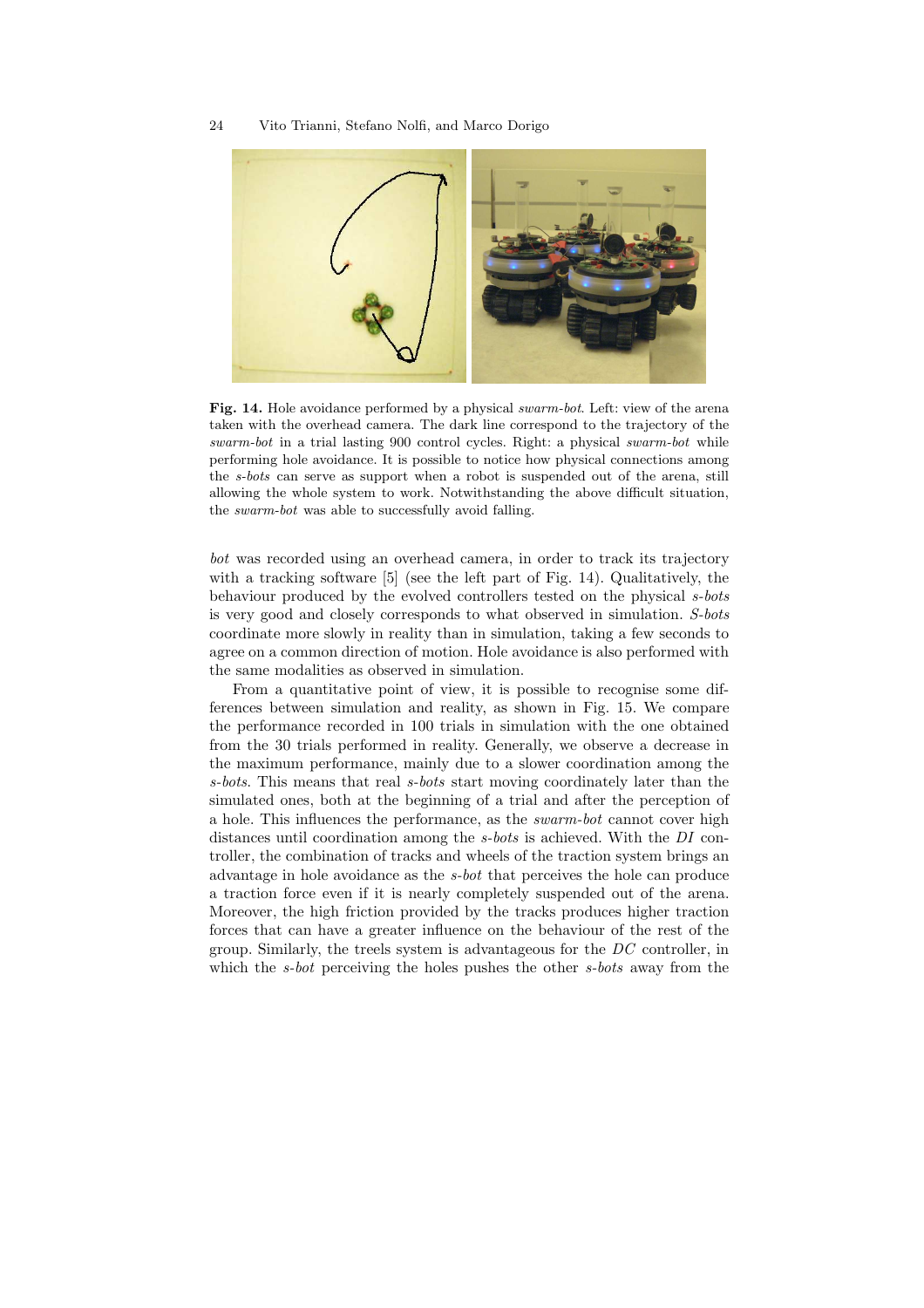

Fig. 15. Comparison of the performance produced in the different settings by the selected controllers tested both in simulation and reality.

arena border while emitting a sound signal. Concerning the EC controller, on the contrary, the treels system does not lead to a clear advantage from a qualitative point of view.

In the whole, the neural controllers synthesised by artificial evolution proved to be robust enough to be tested on physical robots, notwithstanding the huge gap between the simulation model used for the evolution and the actual s-bot. The performance of the controllers tested in the real world was somewhat affected by various factors, but the difference with simulation was never higher than 20% on average. We can therefore conclude that the transferring of the evolved self-organising behaviour from simulated to physical s-bots was successful.

# 4 Conclusions

In this chapter, we have argued that self-organising behaviours represent a viable solution for controlling a swarm robotic system, and that evolutionary robotics techniques are a valuable design tool. There are multiple reasons why self-organisation should be sought for. Among these, the properties of decentralisation, flexibility, robustness that pertain to self-organising systems and that are highly desirable for a swarm of autonomous robots. However, if everything seems to fit in nicely, some problems arise when trying to design a self-organising behaviour. In fact, the features that determine the behaviour of a self-organising system are not explicitly coded anywhere, while the design of a control system requires exactly the definition of the control rules for each robot of the system. The *design problem*—treated in detail in Sect. 2—consists in filling the gap between the desired global behaviour of the robotic system and the control rules that govern each single robot.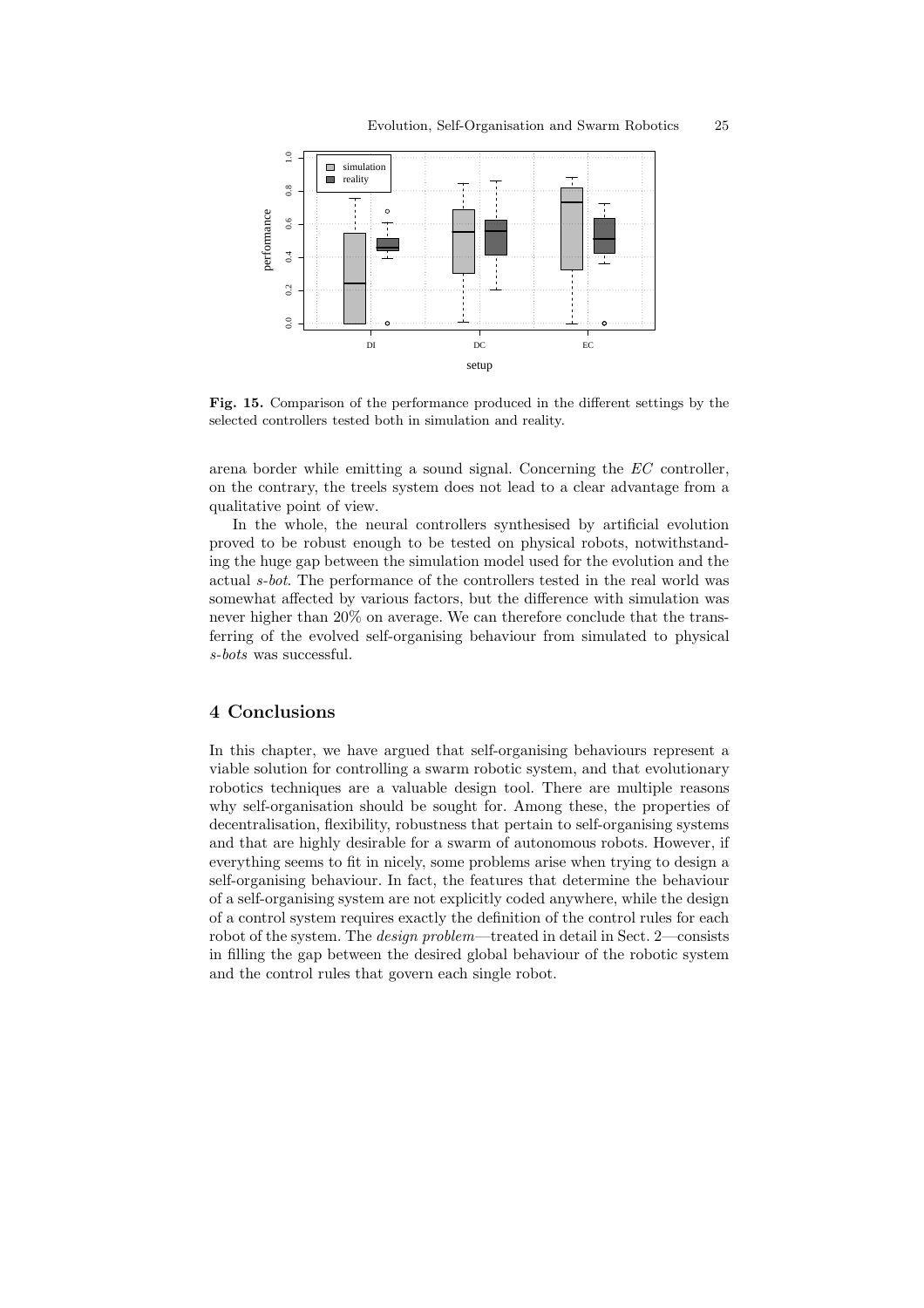The three case studies presented here present a possible solution to the design problem based on evolutionary robotics. All experiments share the same methodology, which consists in evolving neural controllers for homogeneous groups of simulated robots. The free parameters that are varied during the evolutionary process encode the connection weights of the neural controllers that regulate the fine-grained interactions between the robots and the environment. Variations of the free parameters are retained or discarded on the basis of their effect at the level of the global behaviour exhibited by the swarm of robots. The evolved controllers are afterwards tested in simulation and, whenever possible, also with physical robots. The analysis of the behaviours produced by the evolutionary process is useful to assess the quality of the obtained results. However, the same analysis can be seen from a different, equally important, perspective, that is, the discovery and the understanding of the basic principles underlying self-organising behaviours and collective intelligence. The analysis of the evolved behaviours presented in this chapter shows how complex behavioural, cognitive and social skills might arise from simple control mechanisms. These results are important to assess evolutionary robotics not only as a design tool, but also as a methodology for modelling and understanding intelligent adaptive behaviours.

# Acknowledgements

This work was supported by the SWARM-BOTS project and by the ECAgents project, two projects funded by the Future and Emerging Technologies programme (IST-FET) of the European Commission, under grant IST-2000- 31010 and 001940 respectively. The information provided is the sole responsibility of the authors and does not reflect the Community's opinion. The Community is not responsible for any use that might be made of data appearing in this publication. The authors thank Nikolaus Correll and Alcherio Martinoli for providing the tracking software used in the experiments presented in this paper. Marco Dorigo acknowledges support from the Belgian FNRS, of which he is a Research Director, through the grant "Virtual Swarmbots", contract no. 9.4515.03, and from the "ANTS" project, an "Action de Recherche Concertée" funded by the Scientific Research Directorate of the French Community of Belgium.

# References

- 1. G. Baldassarre, D. Parisi, and S. Nolfi. Distributed coordination of simulated robots based on self-organisation. Artificial Life, 12(3):289–311, 2006.
- 2. G. Baldassarre, V. Trianni, M. Bonani, F. Mondada, M. Dorigo, and S. Nolfi. Self-organised coordinated motion in groups of physically connected robots. IEEE Transactions on Systems, Man and Cybernetics - Part B: Cybernetics, 37(1):224–239, 2007.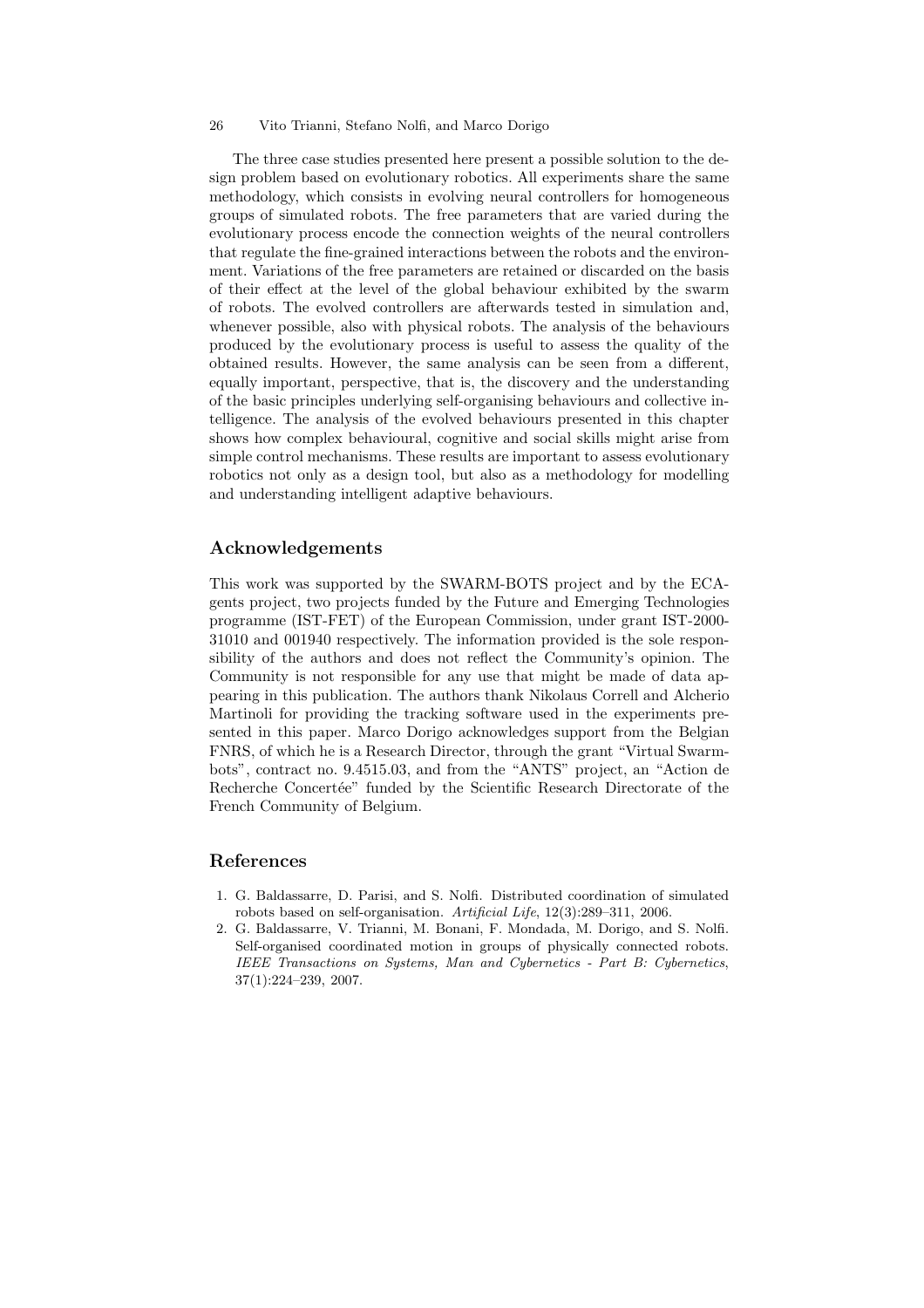- 3. E. Bonabeau, M. Dorigo, and G. Theraulaz. Swarm Intelligence: From Natural to Artificial Systems. Oxford University Press, New York, NY, 1999.
- 4. S. Camazine, J.-L. Deneubourg, N. Franks, J. Sneyd, G. Theraulaz, and E. Bonabeau. Self-Organization in Biological Systems. Princeton University Press, Princeton, NJ, 2001.
- 5. N. Correll, G. Sempo, Y. Lopez de Meneses, J. Halloy, J.-L. Deneubourg, and A. Martinoli. SwisTrack: A tracking tool for multi-unit robotic and biological systems. In Proceedings of the 2006 IEEE/RSJ International Conference in Intelligent Robots and Systems (IROS '06), pages 2185–2191. IEEE Press, Piscataway, NJ, 2006.
- 6. M. Dorigo, V. Trianni, E. Şahin, R. Groß, T. H. Labella, G. Baldassarre, S. Nolfi, J.-L. Deneubourg, F. Mondada, D. Floreano, and L. M. Gambardella. Evolving self-organizing behaviors for a swarm-bot. Autonomous Robots, 17(2–3):223–245, 2004.
- 7. L. J. Fogel, A. J. Owens, and M. J. Walsh. Artificial Intelligence through Simulated Evolution. John Wiley & Sons, New York, NY, 1966.
- 8. D. E. Goldberg. Genetic Algorithms in Search, Optimization and Machine Learning. Addison-Wesley, Reading, MA, 1989.
- 9. R. Groß and M. Dorigo. Group transport of an object to a target that only some group members may sense. In X. Yao, E. Burke, J. A. Lozano, J. Smith, J. J. Merelo-Guervós, J. A. Bullinaria, J. Rowe, P. Tiňo, A. Kabán, and H.-P. Schwefel, editors, Parallel Problem Solving from Nature  $-8^{th}$  International Conference (PPSN VIII), volume 3242 of Lecture Notes in Computer Science, pages 852–861. Springer Verlag, Berlin, Germany, 2004.
- 10. R. Groß, F. Mondada, and M. Dorigo. Transport of an object by six preattached robots interacting via physical links. In Proceedings of the 2006 IEEE Interantional Conference on Robotics and Automation (ICRA '06), pages 1317– 1323. IEEE Computer Society Press, Los Alamitos, CA, 2006.
- 11. I. Harvey, E. A. Di Paolo, R. Wood, M. Quinn, and E. Tuci. Evolutionary robotics: A new scientific tool for studying cognition. Artificial Life,  $11(1-$ 2):79–98, 2005.
- 12. I. Harvey, P. Husbands, and D. Cliff. Issues in evolutionary robotics. In J.-A. Meyer, H. Roitblat, and S. W. Wilson, editors, From Animals to Animats 2. Proceedings of the Second International Conference on Simulation of Adaptive Behavior (SAB 92), pages 364–373. MIT Press, Cambridge, MA, 1993.
- 13. B. Hölldobler and E. O. Wilson. The Ants. Belknap Press, Harvard University Press, Cambridge, MA, 1990.
- 14. N. Jakobi. Evolutionary robotics and the radical envelope of noise hypothesis. Adaptive Behavior, 6:325–368, 1997.
- 15. C. R. Kube and E. Bonabeau. Cooperative transport by ants and robots. Robotics and Autonomous Systems, 30(1–2):85–101, 2000.
- 16. M. J. Matarić and D. Cliff. Challenges in evolving controllers for physical robots. Robotics and Autonomous Systems, 19(1):67–83, 1996.
- 17. R. E. Mirollo and S. H. Strogatz. Synchronization of pulse-coupled biological oscillators. SIAM Journal on Applied Mathematics, 50(6):1645–1662, 1990.
- 18. F. Mondada, G. C. Pettinaro, A. Guignard, I. V. Kwee, D. Floreano, J.-L. Deneubourg, S. Nolfi, L. M. Gambardella, and M. Dorigo. SWARM-BOT: A new distributed robotic concept. Autonomous Robots, 17(2–3):193–221, 2004.